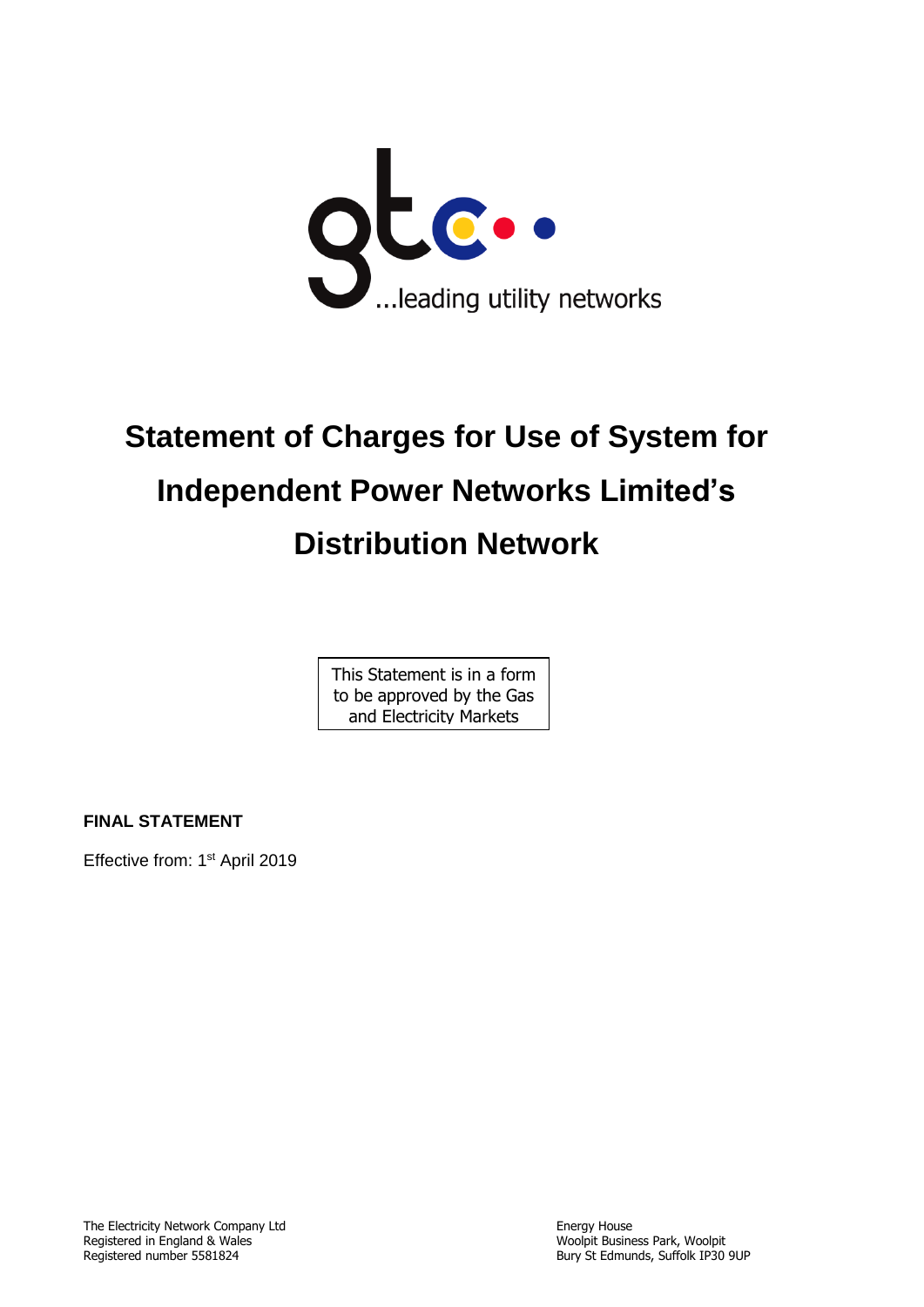# **Version Control**

| Version | Date         | Description of version and any changes made |
|---------|--------------|---------------------------------------------|
| 1.0     | January 2018 | <b>Published Final</b>                      |
|         |              |                                             |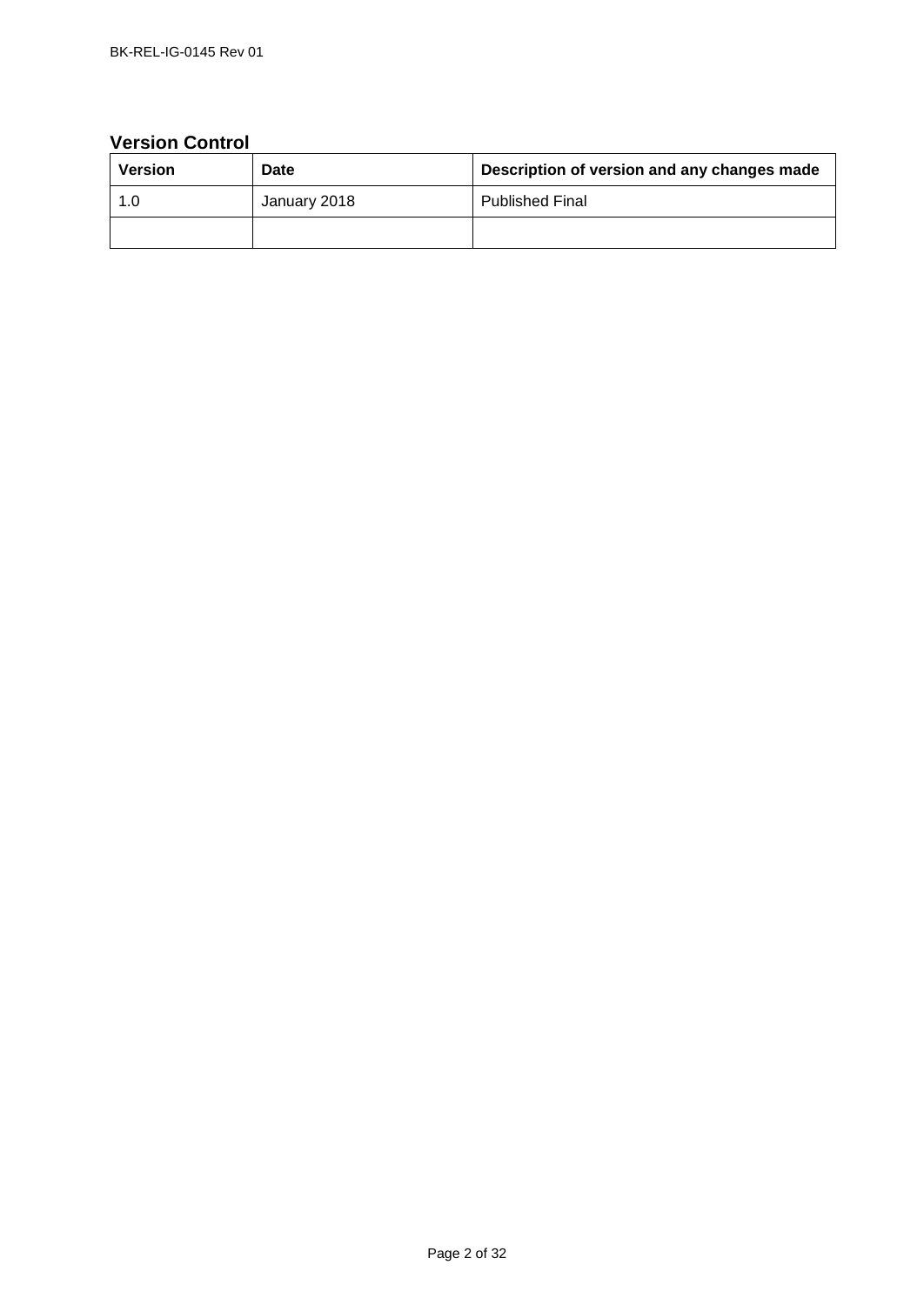# **CONTENTS**

| 1  |                                                               |  |
|----|---------------------------------------------------------------|--|
|    |                                                               |  |
|    |                                                               |  |
| 2. |                                                               |  |
|    |                                                               |  |
|    |                                                               |  |
|    |                                                               |  |
|    |                                                               |  |
|    |                                                               |  |
|    |                                                               |  |
|    |                                                               |  |
|    |                                                               |  |
|    |                                                               |  |
|    |                                                               |  |
|    |                                                               |  |
|    |                                                               |  |
|    |                                                               |  |
|    |                                                               |  |
|    |                                                               |  |
|    |                                                               |  |
|    |                                                               |  |
|    | Generation charges for pre-2005 designated EHV properties  14 |  |
|    |                                                               |  |
|    |                                                               |  |
|    |                                                               |  |
|    |                                                               |  |
|    |                                                               |  |
|    |                                                               |  |
|    |                                                               |  |
|    |                                                               |  |
| 3. | SCHEDULE OF CHARGES FOR USE OF THE DISTRIBUTION SYSTEM  17    |  |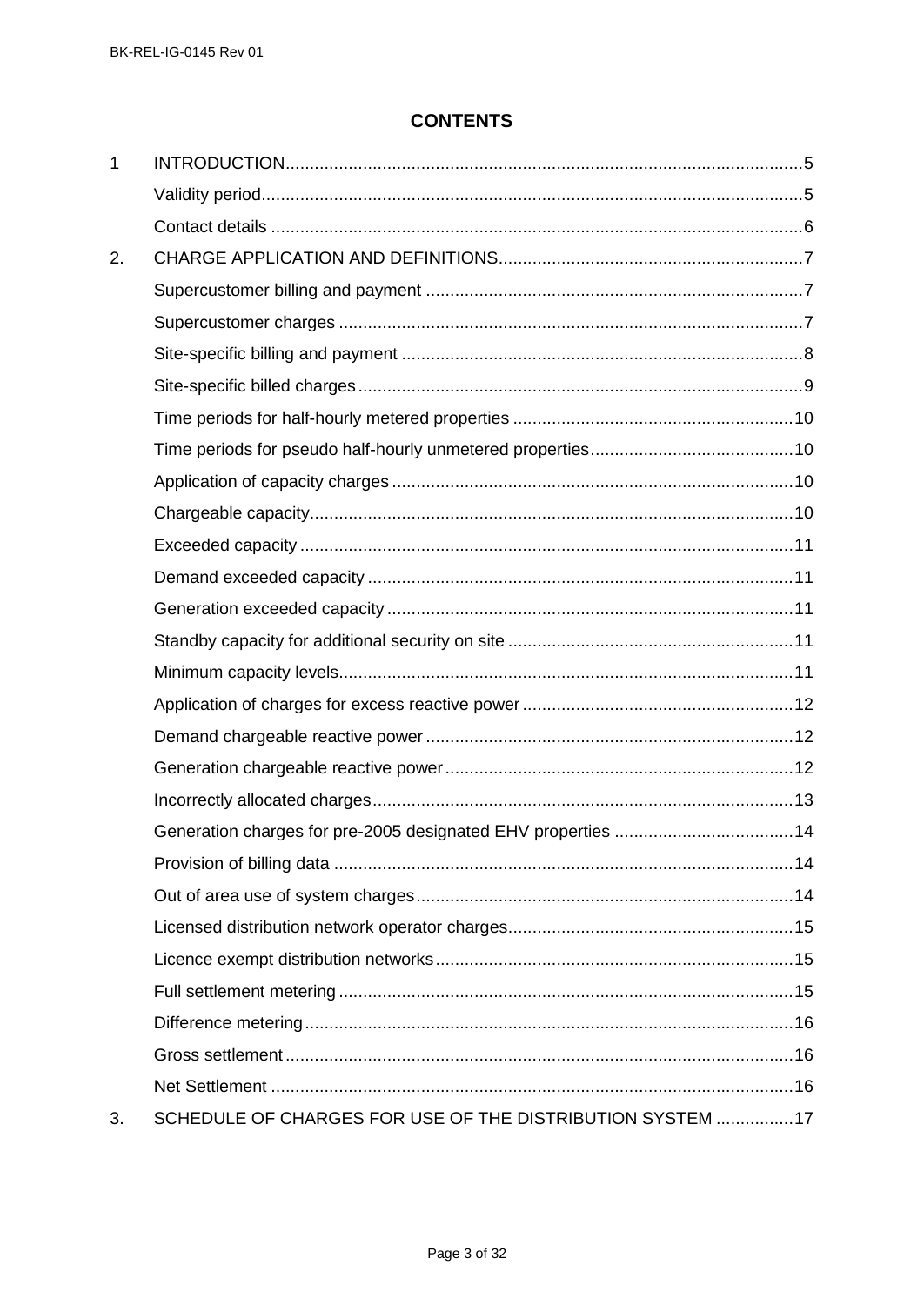| 4. |                                                                                                                                                               |  |
|----|---------------------------------------------------------------------------------------------------------------------------------------------------------------|--|
|    |                                                                                                                                                               |  |
|    |                                                                                                                                                               |  |
|    |                                                                                                                                                               |  |
| 5. |                                                                                                                                                               |  |
|    |                                                                                                                                                               |  |
|    |                                                                                                                                                               |  |
|    |                                                                                                                                                               |  |
|    |                                                                                                                                                               |  |
| 6. |                                                                                                                                                               |  |
| 7. |                                                                                                                                                               |  |
| 8. | CHARGES FOR ELECTRICAL PLANT PROVIDED ANCILLARY TO THE GRANT OF                                                                                               |  |
|    |                                                                                                                                                               |  |
|    |                                                                                                                                                               |  |
|    |                                                                                                                                                               |  |
|    |                                                                                                                                                               |  |
|    |                                                                                                                                                               |  |
|    |                                                                                                                                                               |  |
|    |                                                                                                                                                               |  |
|    |                                                                                                                                                               |  |
|    | Annex 1 - Schedule of Charges for use of the Distribution System by LV and HV Designated                                                                      |  |
|    | Annex 2 - Schedule of Charges for use of the Distribution System by Designated EHV<br>Properties (including LDNOs with Designated EHV Properties/end-users)32 |  |
|    | Annex 3 - Schedule of Charges for use of the Distribution System to Preserved/Additional                                                                      |  |
|    |                                                                                                                                                               |  |
|    |                                                                                                                                                               |  |
|    |                                                                                                                                                               |  |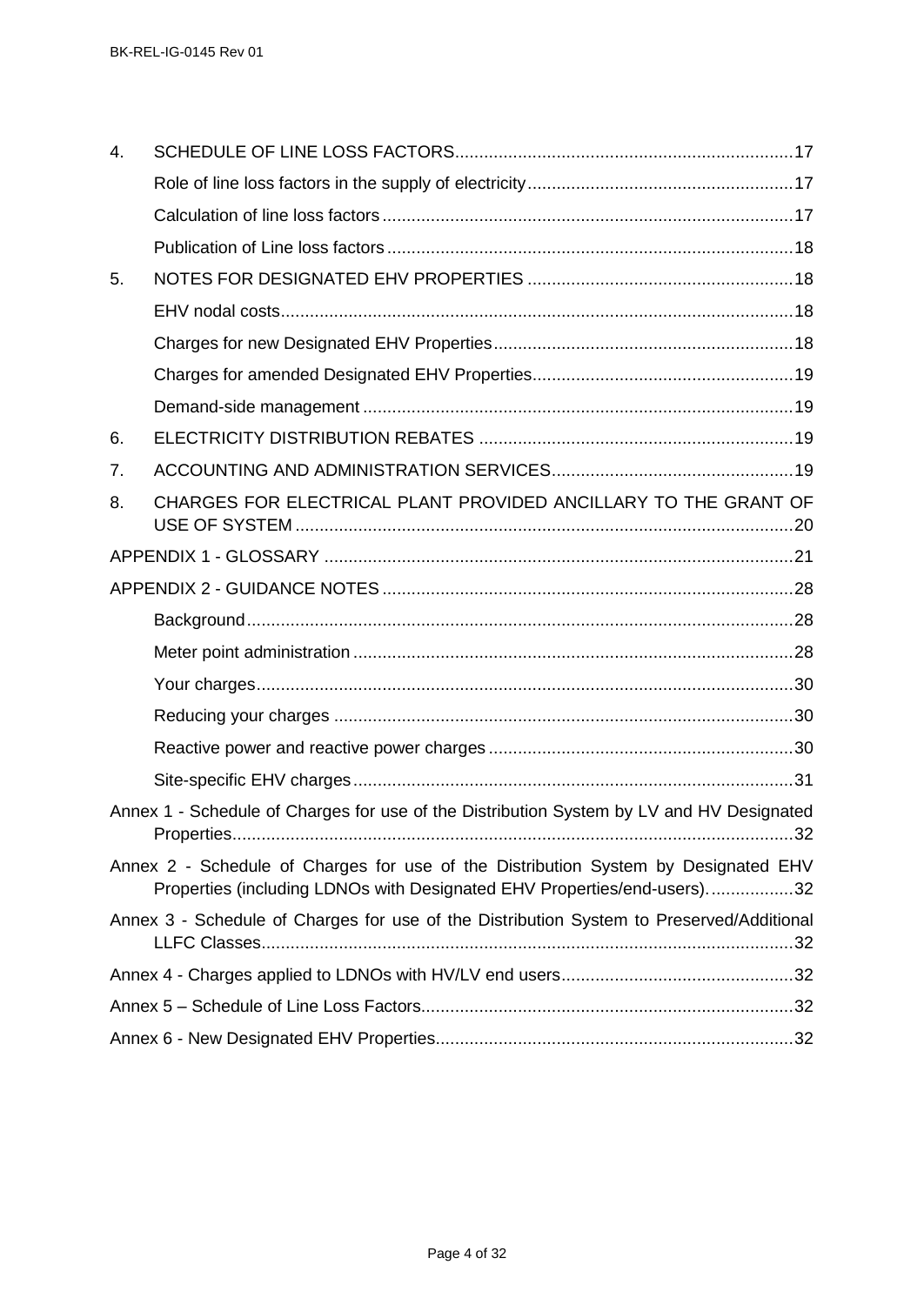# <span id="page-4-0"></span>**1 INTRODUCTION**

This statement tells you about our charges and the reasons behind them. It has been prepared consistent with Standard Licence Condition 14 of our Electricity Distribution Licence. The main purpose of this statement is to provide our schedule of charges<sup>1</sup> for the use of our Distribution System and to provide the schedule of adjustment factors<sup>2</sup> that should be applied in Settlement to account for losses from the Distribution System. We have also included guidance notes in Appendix 2 to help improve your understanding of the charges we apply.

Within this statement we use terms such as 'Users' and 'Customers' as well as other terms which are identified with initial capitalisation. These terms are defined in the glossary.

The charges in this statement replicate those published by the DNOs where the latter have been calculated using the Common Distribution Charging Methodology (CDCM) for Low Voltage and High Voltage (LV and HV) Designated Properties. Charges for any Designated EHV Properties connected to the IPNL network will be calculated using the IPNL EHV Charging Methodology. At the date of publication IPNL has no Designated EHV properties.

Separate charges are calculated depending on the characteristics of the connection and whether the use of the Distribution System is for demand or generation purposes. Where a generation connection is seen to support the Distribution System the charges will be negative and the Supplier will receive credits for exported energy.

The application of charges to premises can usually be referenced using the Charge Code contained in the charge tables. The Charge Code is applied by reference to the combination of the LLFC, PC and SSC attached to a supply point. Further information on how to identify and calculate the charge that will apply for your premise is provided in the guidance notes in Appendix 2.

All charges in this statement are shown **exclusive** of VAT. Invoices will include VAT at the applicable rate.

The annexes that form part of this statement are also available in spreadsheet format. This spreadsheet contains supplementary information used for charging purposes and a simple model to assist you to calculate charges. This spreadsheet can be downloaded from <http://www.gtc-uk.co.uk/about-us/our-regulated-businesses>.

# <span id="page-4-1"></span>**Validity period**

j

This charging statement is valid for services provided from the effective date stated on the front of the statement and remains valid until updated by a revised version or superseded by a statement with a later effective date.

When using this charging statement care should be taken to ensure that the statement or statements covering the period that is of interest are used.

Notice of any revision to the statement will be provided to Users of our Distribution System. The latest statements can be downloaded from [http://www.gtc-uk.co.uk/about-us/our](http://www.gtc-uk.co.uk/about-us/our-regulated-businesses)[regulated-businesses](http://www.gtc-uk.co.uk/about-us/our-regulated-businesses).

 $1$  Charges can be positive or negative.

<sup>&</sup>lt;sup>2</sup> Also known as Loss Adjustment Factors or Line Loss Factors.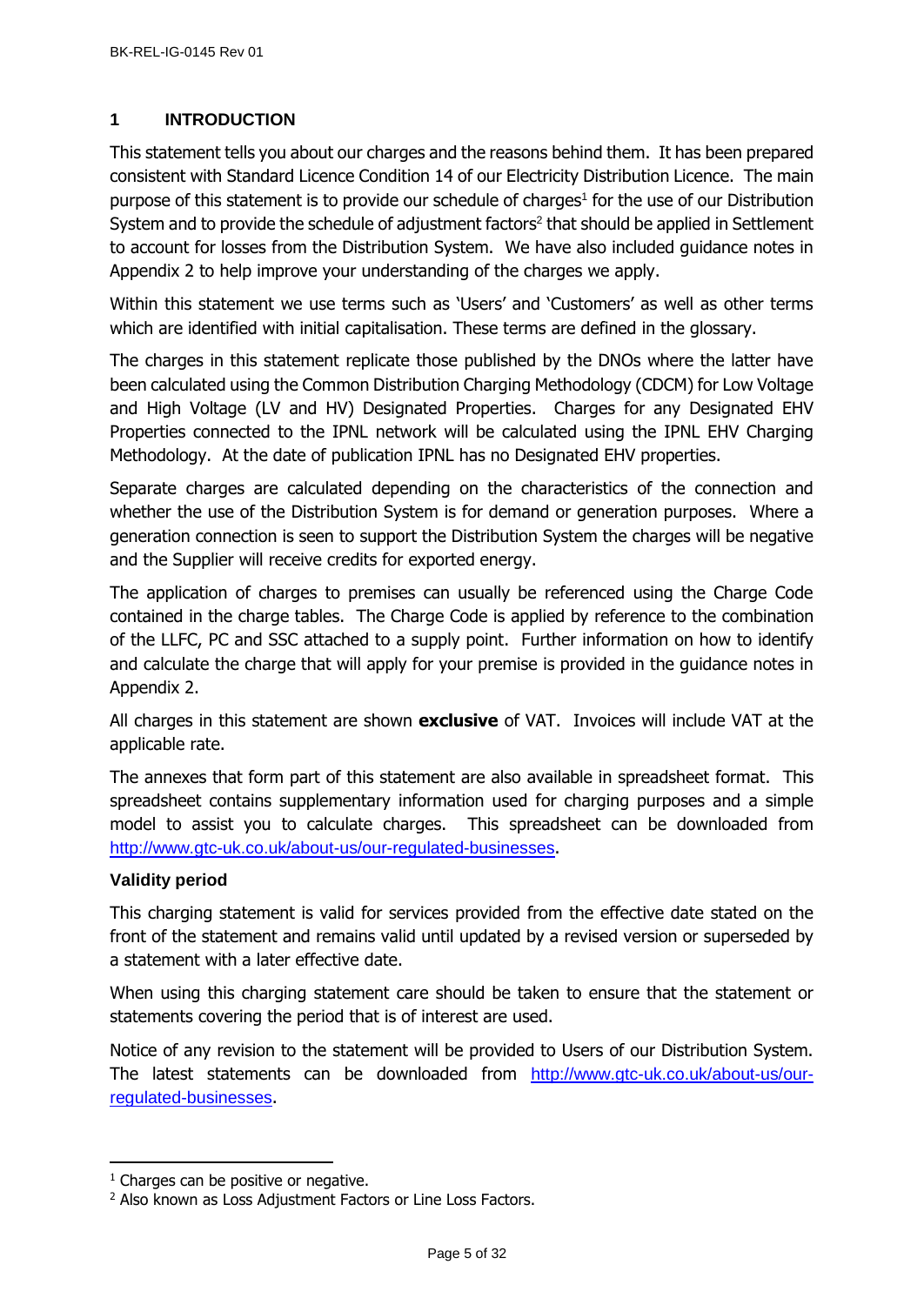# <span id="page-5-0"></span>**Contact details**

If you have any questions about this statement please initially contact us at this address:

Regulation GTC Energy House Woolpit Business Park Woolpit Bury St Edmunds IP30 9UP [regulatory@gtc-uk.co.uk](mailto:regulatory@gtc-uk.co.uk) 01359 243251

<span id="page-5-1"></span>All enquiries regarding tariffs should be addressed to:

Finance Revenue **GTC** Energy House Woolpit Business Park Woolpit Bury St Edmunds IP30 9UP [Finance.Revenue@gtc-uk.co.uk](mailto:Finance.Revenue@gtc-uk.co.uk)

All enquiries regarding connection agreements and changes to maximum capacities should be addressed to:

> MPAN Requests **GTC** Energy House Woolpit Business Park Woolpit Bury St Edmunds IP30 9UP [MPAN.Requests@gtc-uk.co.uk](file:///C:/Users/neil.brinkley/AppData/Local/Microsoft/Windows/INetCache/Content.Outlook/G1I01KIK/MPAN.Requests@gtc-uk.co.uk)

For all other queries please initially contact our general enquiries telephone number: 01359 240363 lines are open 08:00 - 17:00 Monday to Friday.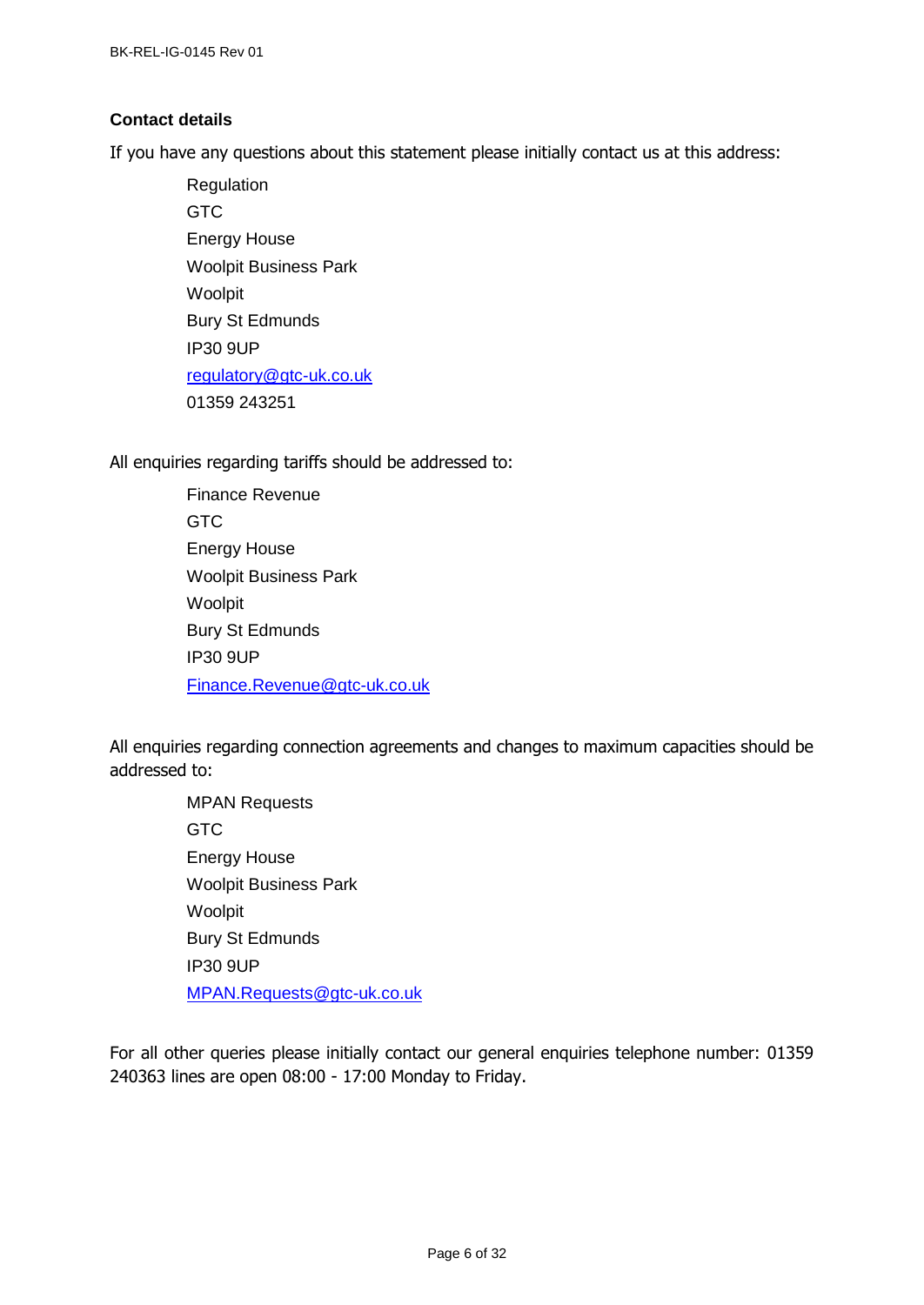# <span id="page-6-0"></span>**2. CHARGE APPLICATION AND DEFINITIONS**

- 2.1 The following section details how the charges in this statement are applied and billed to Users of our Distribution System.
- 2.2 We utilise two billing approaches depending on the type of metering data received. The 'Supercustomer' approach is used for Non-Half-Hourly (NHH) metered, NHH unmetered, Half-Hourly (HH) metered premises with whole current metering systems and all domestic premises. The 'Site-specific' approach is used for non-domestic Current Transformer (CT) metered premises or pseudo HH unmetered premises.
- 2.3 Typically, NHH metered or HH metered premises with whole current Metering Systems are domestic and small businesses; Premises with non-domestic CT Metering Systems are generally larger businesses or industrial sites; and unmetered premises are normally streetlights.

# <span id="page-6-1"></span>**Supercustomer billing and payment**

- 2.4 Supercustomer billing and payment applies to Meter Point Administration Number (MPAN)s registered as NHH metered, NHH unmetered or aggregated HH metered. The Supercustomer approach makes use of aggregated data obtained from Suppliers using the 'Non Half Hourly Distribution Use of System (DUoS) Report' data flow.
- 2.5 Invoices are calculated on a periodic basis and sent to each User for whom we transport electricity through our Distribution System. Invoices are reconciled over a period of approximately 14 months to reflect later and more accurate consumption figures.
- 2.6 The charges are applied on the basis of the combination of LLFC, PC and SSC assigned to a Meter Point Administration Number (MPAN), and the units consumed within the time periods specified in this statement. These time periods may not necessarily be the same as those indicated by the Time Pattern Regimes (TPRs) assigned to the Standard Settlement Configuration (SSC). All LLFCs are assigned at our sole discretion, based on the tariff application rules set out in the appropriate charging methodology or elsewhere in this statement. Please refer to the section "Incorrectly Allocated Charges" if you believe the allocated combination or tariff is incorrect.

#### <span id="page-6-2"></span>**Supercustomer charges**

- 2.7 Supercustomer charges include the following components:
	- a fixed charge pence/MPAN/day; there will be only one fixed charge applied to each MPAN; and
	- unit charges, pence/kWh; more than one unit charge may apply depending on the type of tariff for which the MPAN is registered.
- 2.8 Users who supply electricity to a Customer whose MPAN is registered as Measurement Class A, B, F or G will be allocated the relevant charge structure set out in Annex 1.
- 2.9 Measurement Class A charges apply to Exit/Entry Points where NHH metering is used for Settlement.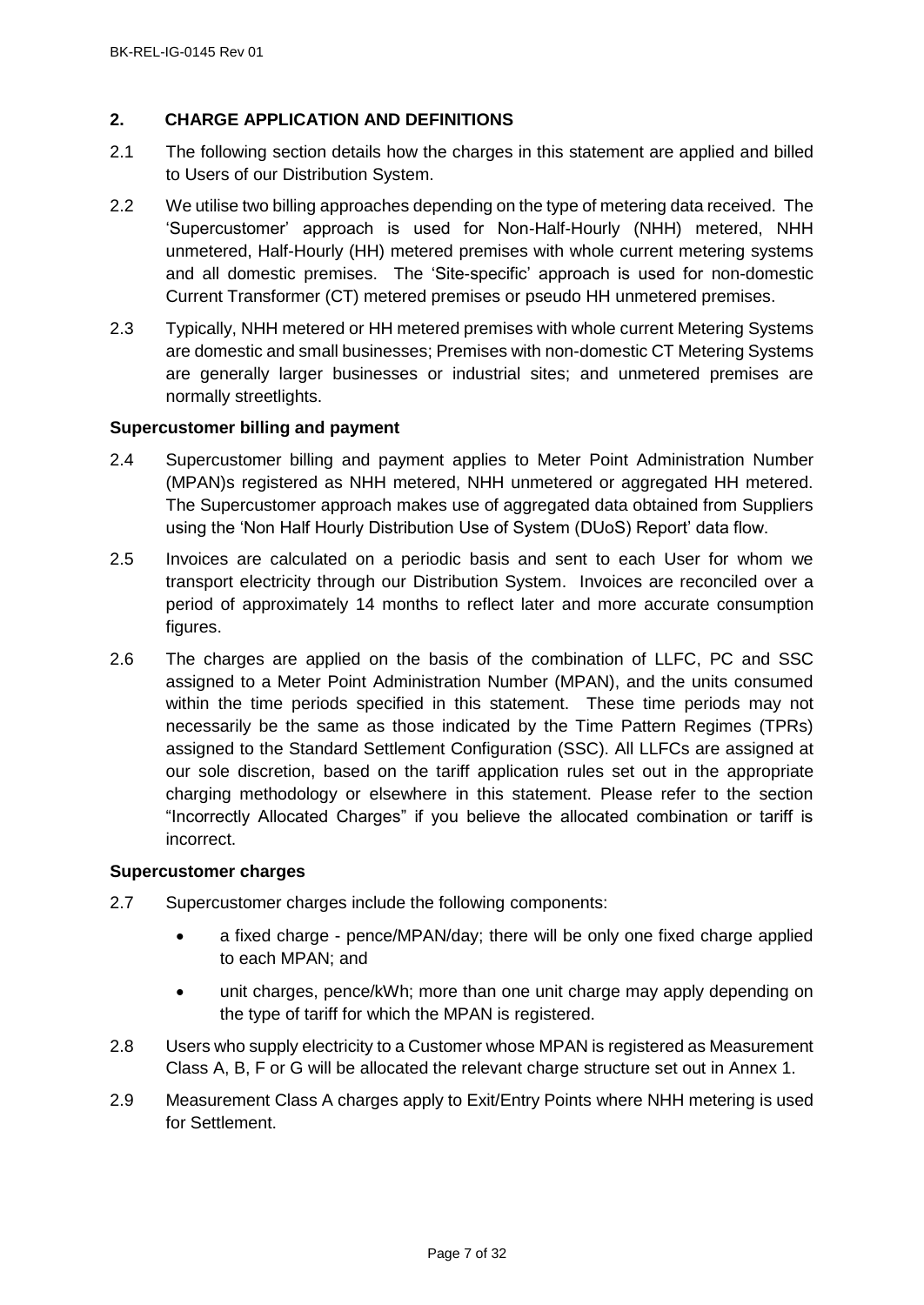- 2.10 Measurement Class B charges apply to Exit Points deemed to be suitable as Unmetered Supplies as permitted in the Electricity (Unmetered Supply) Regulations 2001<sup>3</sup> and where operated in accordance with Balancing and Settlement Code (BSC) procedure 520<sup>4</sup>.
- 2.11 Measurement Class F charges apply to Exit/Entry Points at domestic premises where HH metering is used for Settlement
- 2.12 Measurement Class G charges apply to Exit/Entry Points at non-domestic premises with whole current metering systems where HH metering data is used for Settlement.
- 2.13 Identification of the appropriate charge can be made by cross-reference to the IPNL charge code.
- 2.14 Valid Settlement PC/SSC/Meter Timeswitch Code (MTC) combinations for LLFCs where the Metering System is Measurement Class A and B are detailed in Market Domain Data (MDD).
- 2.15 Where an MPAN has an invalid Settlement combination, the 'Domestic Unrestricted' fixed and unit charges will be applied as default until the invalid combination is corrected. Where there are multiple SSC/TPR combinations, the default 'Domestic Unrestricted' fixed and unit charges will be applied for each invalid SSC/TPR combination.
- 2.16 The time periods for unit charges where the Metering System is Measurement Class A and B are as specified by the SSC. To determine the appropriate charge rate for each SSC/TPR a lookup table is provided in the spread sheet that accompanies this statement<sup>5</sup>.
- 2.17 The time periods for unit charges where the Metering System is Measurement Class F and G are set out in the table 'Time Bands for Half Hourly Metered Properties' in Annex 1.
- 2.18 The 'Domestic Off-Peak' and 'Small Non-Domestic Off-Peak' charges are additional to either an unrestricted or a two-rate charge.

# <span id="page-7-0"></span>**Site-specific billing and payment**

- 2.19 Site-specific billing and payment applies to Measurement Class C, D and E Metering Systems. The site-specific billing and payment approach to Use of System (UoS) billing makes use of HH metering data at premises level received through Settlement.
- 2.20 Invoices are calculated on a periodic basis and sent to each User for whom we transport electricity through our Distribution System. Where an account is based on estimated data, the account shall be subject to any adjustment that may be necessary following the receipt of actual data from the User.

PAGE **8**

 $\overline{a}$ 

<sup>&</sup>lt;sup>3</sup> The Electricity (Unmetered Supply) Regulations 2001 available from <http://www.legislation.gov.uk/uksi/2001/3263/made>

<sup>4</sup> Balancing and Settlement Code Procedures on unmetered supplies are available from <https://www.elexon.co.uk/bsc-related-documents/related-documents/bscps/>

<sup>&</sup>lt;sup>5</sup> Independent Power Networks Ltd - Schedule of Charges and Other Tables Final 2019-19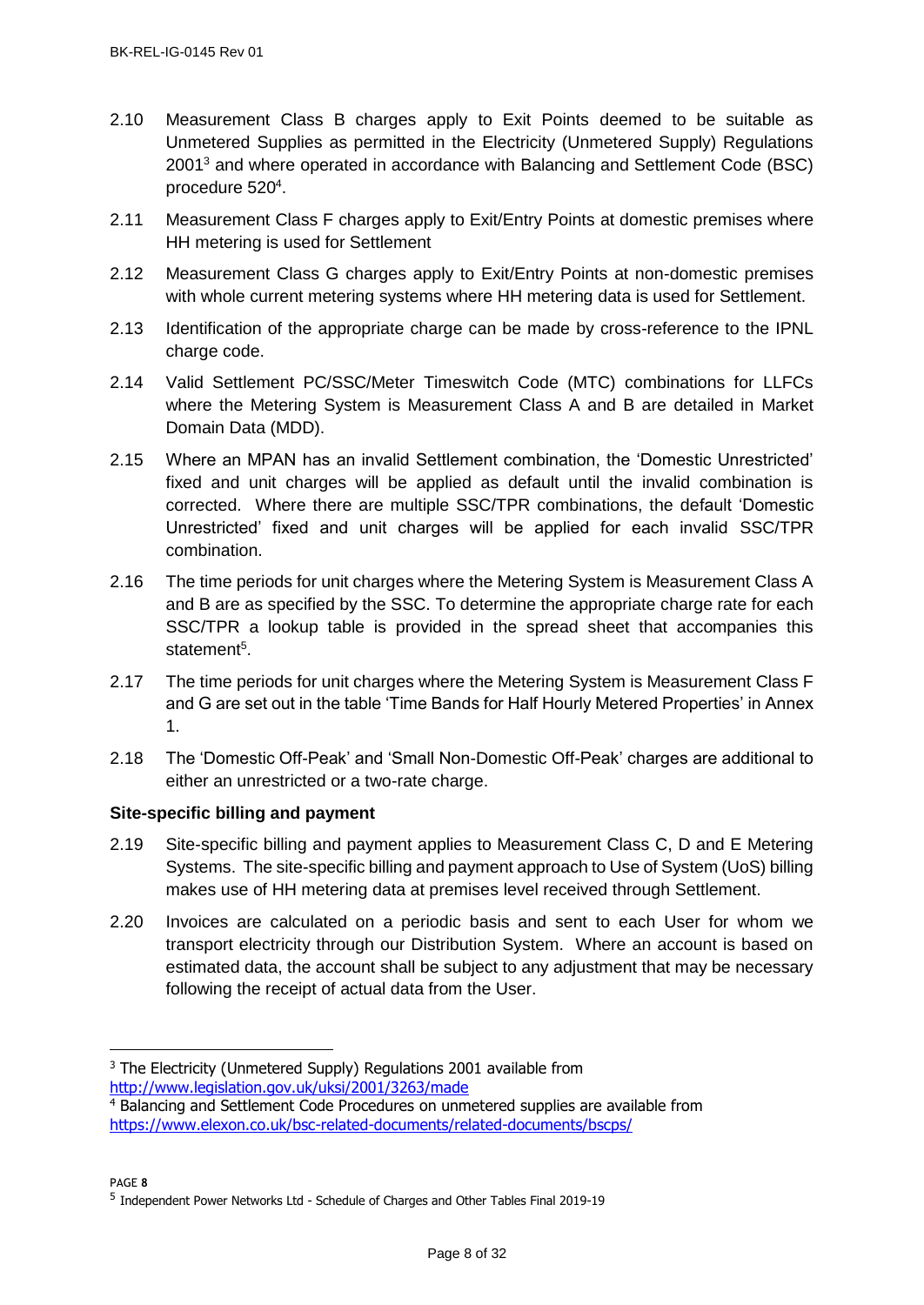- 2.21 The charges are applied on the basis of the LLFC, PC and SSC assigned to the MPAN (or the Meter System Identifier (MSID) for Central Volume Allocation (CVA) sites), and the units consumed within the time periods specified in this statement.
- 2.22 All LLFCs/GSP groups are assigned at our sole discretion based on the tariff application rules set out in the appropriate charging methodology or elsewhere in this statement. Please refer to the section "Incorrectly Allocated Charges" if you believe the allocated LLFC/GSP group is incorrect. Where an incorrectly applied LLFC or GSP group is identified, we may at our sole discretion apply the correct LLFC/GSP group and/or charges.

# <span id="page-8-0"></span>**Site-specific billed charges**

- 2.23 Site-specific billed charges may include the following components:
	- a fixed charge pence/MPAN/day or pence/MSID/day;
	- a capacity charge, pence/kVA/day, for Maximum Import Capacity (MIC) and/or Maximum Export Capacity (MEC);
	- an excess capacity charge, pence/kVA/day, if a site exceeds its MIC and/or MEC;
	- unit charges, pence/kWh, more than one unit charge may be applied; and
	- an excess reactive power charge, pence/kVArh, for each unit in excess of the reactive charge threshold.
- 2.24 Users who wish to supply electricity to customers whose metering system is Measurement Class C, D or E or is settled via CVA will be allocated the relevant charge structure dependent upon the voltage and location of the Metering Point.
- 2.25 Measurement Class C, E or CVA charges apply to Exit/Entry Points where HH metering data is used for Settlement purposes for non-domestic sites that have CT metering.
- 2.26 Measurement Class D charges apply to Exit points deemed to be suitable as Unmetered Supplies as permitted in the Electricity (Unmetered Supply) Regulations 2001<sup>6</sup> and where operated in accordance with BSC procedure 520<sup>7</sup>.
- 2.27 LV and HV Designated Properties will be charged in accordance with the CDCM and allocated the relevant charge structure set out in Annex 1.
- 2.28 LV and HV Designated Properties which utilise a combination of Intermittent and Non-Intermittent Generation technologies metered through a single MPAN/MSID, we will allocate the tariff based on the dominant technology. The dominant technology will have a higher combined installed capacity as evidenced in ratings contained in the Connection Agreement.
- 2.29 Designated EHV Properties will be charged in accordance with Independent Power Network's EHV Charging Methodology and allocated the relevant charge structure set out in Annex 2.

 $\overline{a}$ 

<sup>6</sup> The Electricity (Unmetered Supply) Regulations 2001 available from <http://www.legislation.gov.uk/uksi/2001/3263/made>

<sup>7</sup> Balancing and Settlement Code Procedures on unmetered supplies and available from <http://www.elexon.co.uk/pages/bscps.aspx>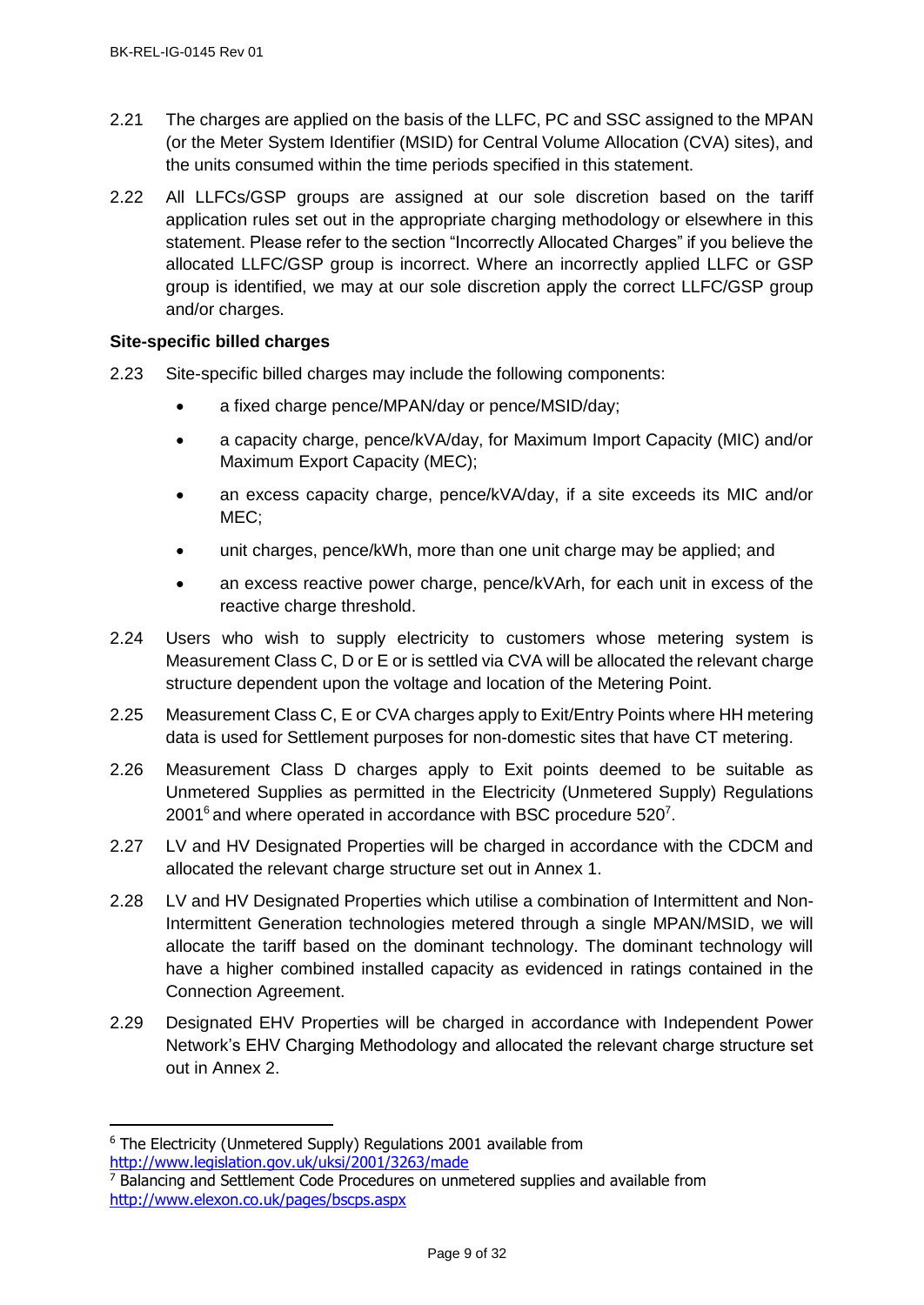- 2.30 Where LV and HV Designated Properties or Designated EHV Properties have more than one point of connection (as identified in the Connection Agreement) then separate charges will be applied to each point of connection.
- 2.31 Due to the seasonal nature of charges for Unmetered Supplies, changes between Measurements Classes B and D (or vice versa) shall not be agreed except with effect from 1 April in any charging year.

# <span id="page-9-0"></span>**Time periods for half-hourly metered properties**

- 2.32 The time periods for the application of unit charges to LV and HV Designated Properties that are HH metered are detailed in Annex 1. If the incumbent DNO has issued a notice to change time Bands, we will replicate such changes in our time bands. The details are set out in Annex 1.
- 2.33 The time periods for the application of unit charges to Designated EHV Properties are detailed in Annex 2. If the incumbent DNO has issued a notice to change time Bands, we will replicate such changes in our time bands. The details are set out in Annex 2.

# <span id="page-9-1"></span>**Time periods for pseudo half-hourly unmetered properties**

2.34 The time periods for the application of unit charges to Unmetered Supply Exit Points that are pseudo HH metered are detailed in Annex 1. If the incumbent DNO has issued a notice to change time Bands, we will replicate such changes in our time bands. The details are set out in Annex 1.

# <span id="page-9-2"></span>**Application of capacity charges**

2.35 The following sections explain the application of capacity charges and exceeded capacity charges.

# <span id="page-9-3"></span>**Chargeable capacity**

- 2.36 The chargeable capacity is, for each billing period, the MIC/MEC, as detailed below.
- 2.37 The MIC/MEC will be agreed with us at the time of connection or pursuant to a later change in requirements. Following such an agreement (be it at the time of connection or later) no reduction in MIC/MEC will be allowed for a 12 month period.
- 2.38 Reductions to the MIC/MEC may only be permitted once in a 12 month period. Where MIC/MEC is reduced the new lower level will be agreed with reference to the level of the customer's maximum demand. The new MIC/MEC will be applied from the start of the next billing period after the date that the request was received. It should be noted that, where a new lower level is agreed, the original capacity may not be available in the future without the need for network reinforcement and associated charges.
- 2.39 In the absence of an agreement, the chargeable capacity, save for error or omission, will be based on the last MIC and/or MEC previously agreed by the distributor for the relevant premises' connection. A customer can seek to agree or vary the MIC and/or MEC by contacting us using the contact details in section [1.](#page-4-0)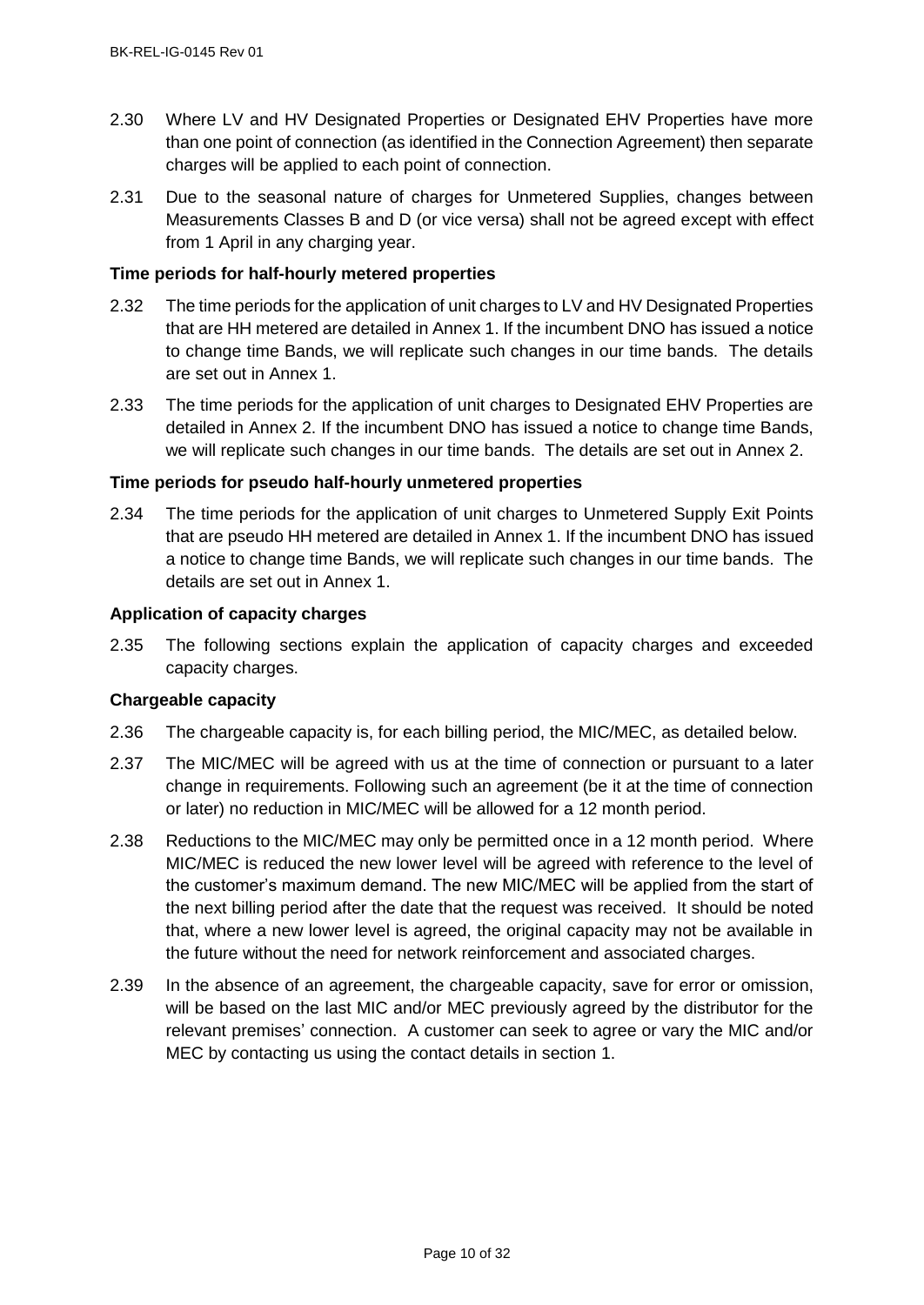# <span id="page-10-0"></span>**Exceeded capacity**

2.40 Where a Customer takes additional unauthorised capacity over and above the MIC/MEC, the excess will be classed as exceeded capacity. The exceeded portion of the capacity will be charged at the excess capacity charge p/kVA/day rate, based on the difference between the MIC/MEC and the actual capacity used. This will be charged for the full duration of the billing period in which the breach occurs.

## <span id="page-10-1"></span>**Demand exceeded capacity**

Demand exceeded capacity = max(2  $\times$   $\sqrt{A}$ /<sup>2</sup> + max(  $RI$ , RE)<sup>2</sup> – MIC,0)

Where:

 $AI = Active import (kWh)$ 

RI = Reactive import (kVArh)

RE = Reactive export (kVArh)

 $MIC = Maximum import capacity (kVA)$ 

- 2.41 Only reactive import and reactive export values occurring at times of active import are used in the calculation.
- 2.42 This calculation is completed for every half hour and the maximum value from the billing period is applied.

#### <span id="page-10-2"></span>**Generation exceeded capacity**

Generation exceeded capacity =  $max(2 \times \sqrt{AE^2 + max(RI, RE)^2 - MEC, 0})$ 

Where:

AE = Active export (kWh)

RI = Reactive import (kVArh)

RE = Reactive export (kVArh)

MEC = Maximum export capacity (kVA)

- 2.43 Only reactive import and reactive export values occurring at times of active export are used in the calculation.
- 2.44 This calculation is completed for every half hour and the maximum value from the billing period is applied.

# <span id="page-10-3"></span>**Standby capacity for additional security on site**

2.45 Where standby capacity charges are applied, the charge will be set at the same rate as that applied to normal MIC. Should a Customer's request for additional security of supply require the provision of capacity from two different sources, we reserve the right to charge for the capacity held at each source.

#### <span id="page-10-4"></span>**Minimum capacity levels**

2.46 There is no minimum capacity threshold.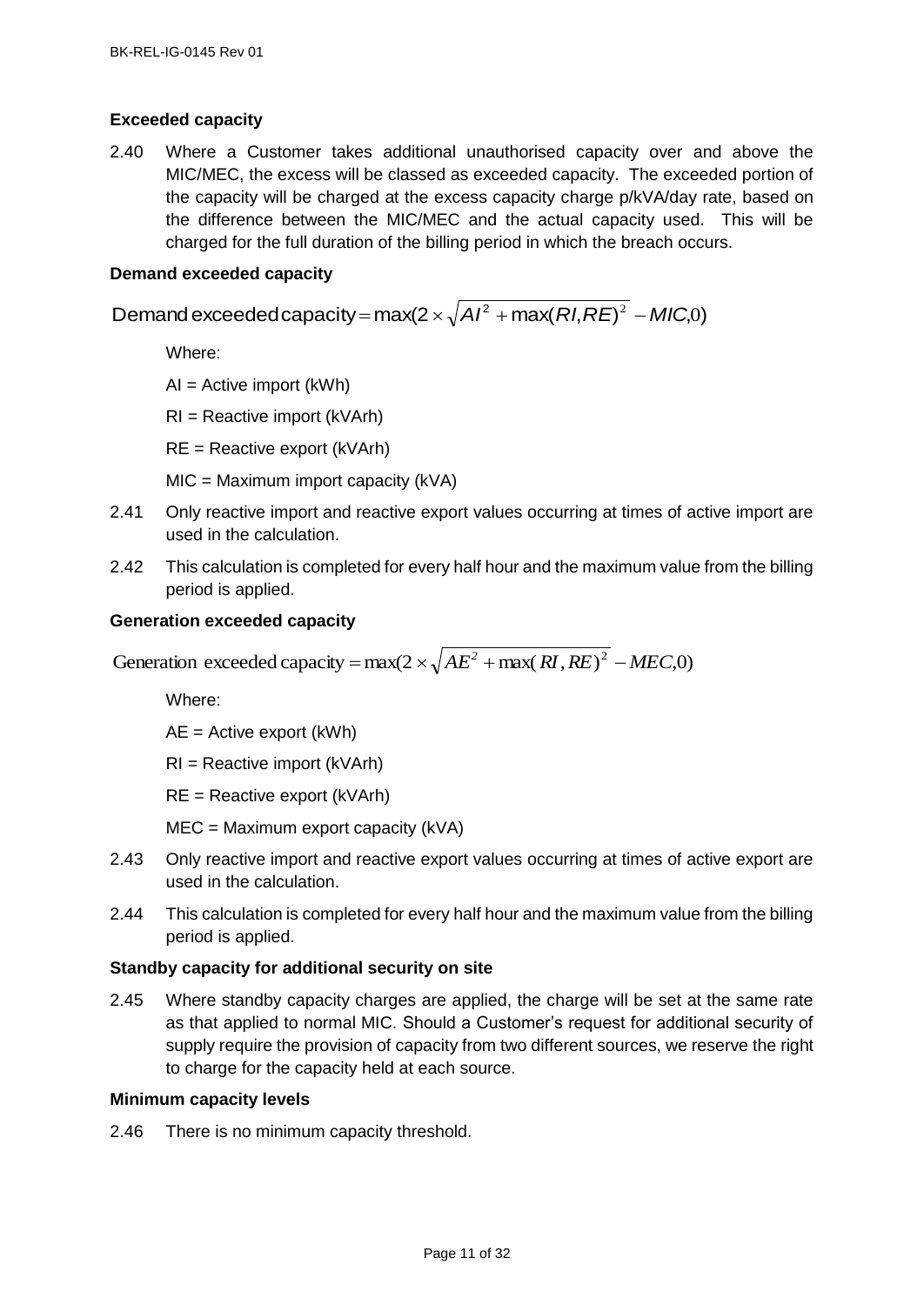#### <span id="page-11-0"></span>**Application of charges for excess reactive power**

- 2.47 When an individual HH metered MPAN's reactive power (measured in kVArh) at LV and HV Designated Properties exceeds 33% of total active power (measured in kWh), excess reactive power charges will apply. This threshold is equivalent to an average power factor of 0.95 during the period. Any reactive units in excess of the 33% threshold are charged at the rate appropriate to the particular charge.
- 2.48 Power Factor is calculated as follows:



2.49 The chargeable reactive power is calculated as follows:

#### <span id="page-11-1"></span>**Demand chargeable reactive power**

**Demand chargeable reactive power**  
Demand chargeable kVArh = max
$$
\left( max(RI,RE) - \left( \sqrt{\left( \frac{1}{0.95^2} - 1 \right)} \times AI \right) 0 \right)
$$

Where:

AI = Active import (kWh)

RI = Reactive import (kVArh)

RE = Reactive export (kVArh)

- 2.50 Only reactive import and reactive export values occurring at times of active import are used in the calculation.
- 2.51 The square root calculation will be to two decimal places.
- 2.52 This calculation is completed for every half hour and the values summated over the billing period.

#### <span id="page-11-2"></span>**Generation chargeable reactive power**

$$
\text{Generation chargeable reactive power}
$$
\n
$$
\text{Generation chargeable kVArh} = \max \left( \max(RI, RE) - \left( \sqrt{\left( \frac{1}{0.95^2} - 1 \right) \times AE} \right) 0 \right)
$$

Where:

AE = Active Export (kWh)

- RI = Reactive Import (kVArh)
- RE = Reactive Export (kVArh)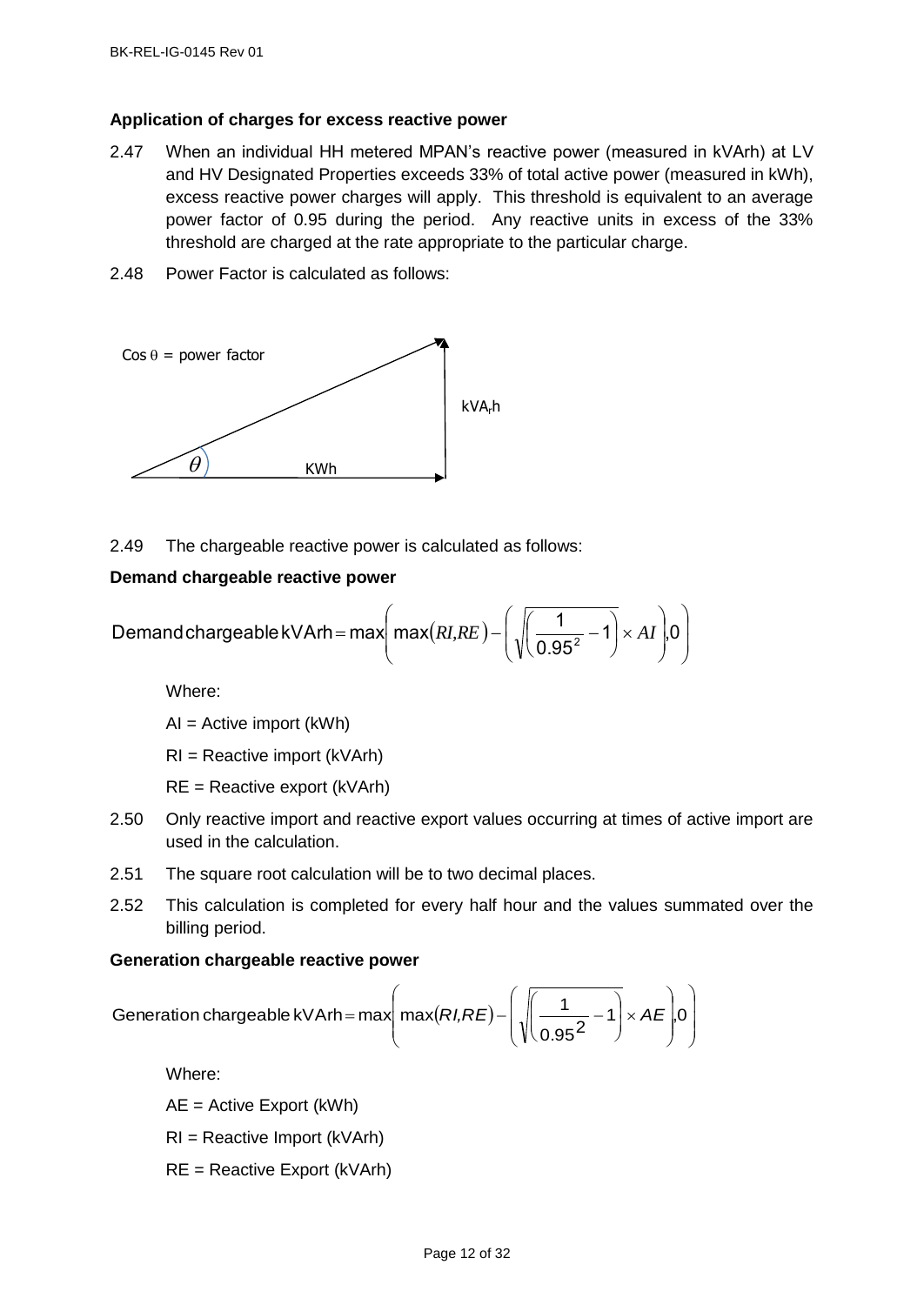- 2.53 Only reactive import and reactive export values occurring at times of active export are used in the calculation.
- 2.54 The square root calculation will be to two decimal places.
- 2.55 This calculation is completed for every half hour and the values summated over the billing period.

# <span id="page-12-0"></span>**Incorrectly allocated charges**

- 2.56 It is our responsibility to apply the correct charges to each MPAN/MSID. The allocation of charges is based on the voltage of connection, import/export details, metering information and, for some tariffs, the metering location. Where an MPAN/MSID is used for export purposes in relation to an LV or HV Designated Property, the type of generation (Intermittent or Non-Intermittent) also determines the allocation of charges.
- 2.57 We are responsible for deciding the voltage of connection. Generally, this is determined by where the metering is located and where responsibility for the electrical equipment transfers from us to the connected Customer. This is normally established when the MPAN/MSID is created and will include information about whether the MPAN/MSID is for import or export purposes. Where an MPAN/MSID is used for export purposes the type of generation (Intermittent or Non-Intermittent) will also be determined.
- 2.58 The Supplier determines and provides us with metering information and data. This enables us to allocate charges where there is more than one charge per voltage level. This metering information and data is likely to change over time if, for example, a Supplier changes from a two rate meter to a single rate meter. When we are notified this has happened we will change the allocation of charges accordingly.
- 2.59 If it is has been identified that a charge may have been incorrectly allocated due to the metering information and/or data, then a correction request should be made to the Supplier.
- 2.60 Where it has been identified that a charge may have been incorrectly allocated due to the voltage of connection, import/export details or metering location, then a request to investigate the applicable charges should be made to us. Requests from persons other than the Customer or the current Supplier must be accompanied by a Letter of Authority from the Customer; the current Supplier must also acknowledge that they are aware a request has been made. Any request must be supported by an explanation of why it is believed that the current charge should be changed, along with supporting information including, where appropriate, photographs of metering positions or system diagrams. Any request to change the current charge that also includes a request for backdating must include justification as to why it is considered appropriate to backdate the change.
- 2.61 An administration charge (covering our reasonable costs) may be made if a technical assessment or site visit is required, but we will not apply any charge where we agree to the change request.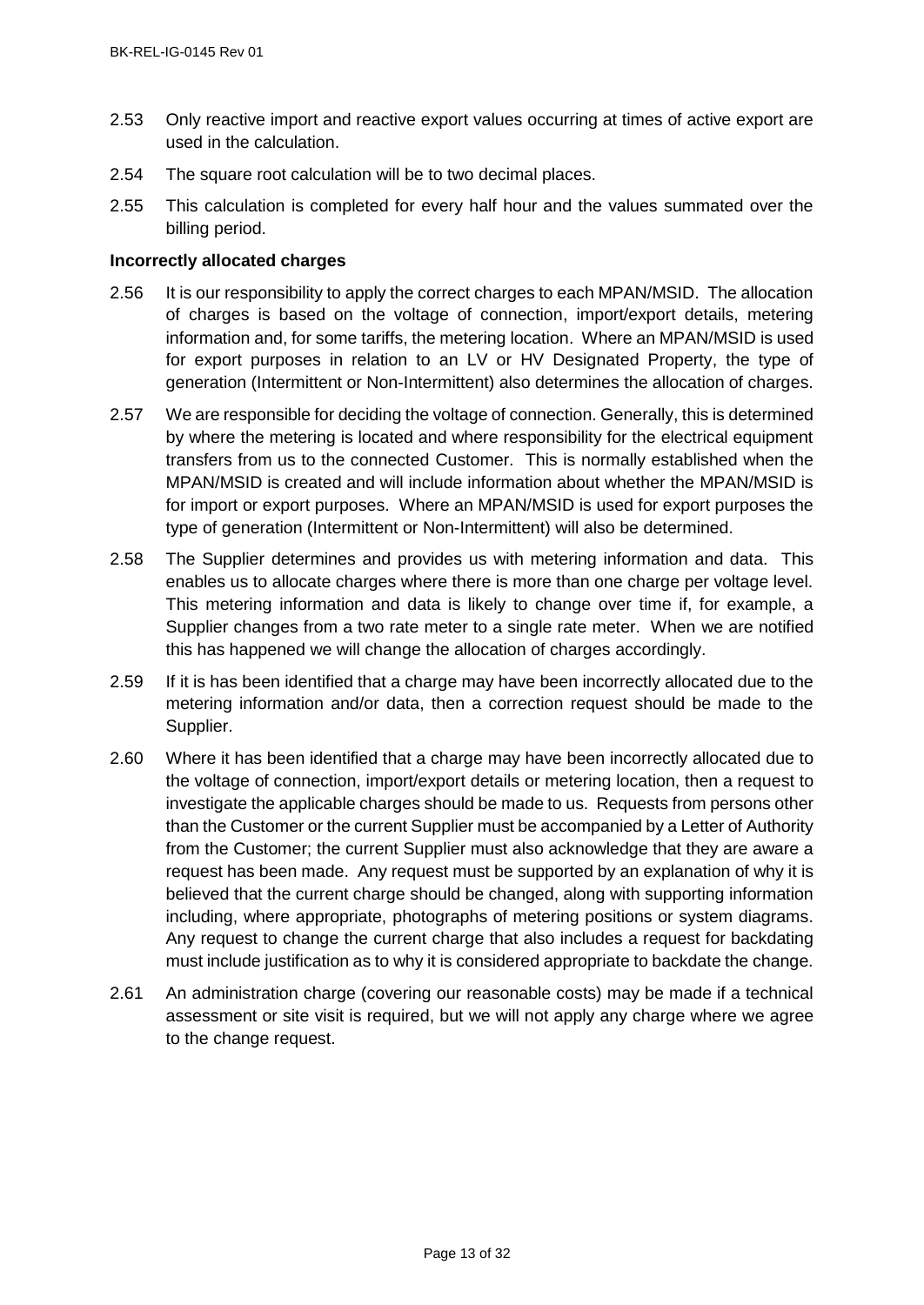- 2.62 Where we agree that the current LLFC/charge should be changed, then we will allocate the appropriate set of charges for the connection. Any adjustment will be applied from the date of the request, back to the date of the incorrect allocation or, where applicable; up to the maximum period specified by the Limitation Act (1980) in England and Wales, which covers a six year period from the date of the request, and the Prescription and Limitation (Scotland) Act 1973, which covers a five year period from the date of request; whichever is the shorter. Where a customer requests that their connection should be charged in accordance with an LV Substation tariff then any adjustment will be applied from the next calendar month following our decision and agreement.<sup>8</sup>
- 2.63 Any credit or additional charge will be issued to the relevant Supplier(s) who were effective during the period of the change.
- 2.64 Should we reject the request a justification will be provided to the requesting Party. We shall not unreasonably withhold or delay any agreement to correct the charges applied and would expect to reach agreement within three months from the date of request.

# <span id="page-13-0"></span>**Generation charges for pre-2005 designated EHV properties**

- 2.65 Not Used
- 2.66 Not Used

# <span id="page-13-1"></span>**Provision of billing data**

- 2.67 Where HH metering data is required for UoS charging and this is not provided in accordance with the BSC or the Distribution Connection and Use of System Agreement (DCUSA), such metering data shall be provided to us by the User of the system in respect of each calendar month within five working days of the end of that calendar month.
- 2.68 The metering data shall identify the amount of energy conveyed across the Metering System in each half hour of each day and shall separately identify active and reactive import and export. Metering data provided to us shall be consistent with that received through the metering equipment installed.
- 2.69 Metering data shall be provided in an electronic format specified by us from time to time and, in the absence of such specification, metering data shall be provided in a commaseparated text file in the format of Master Registration Agreement (MRA) data flow D0036<sup>9</sup> (as agreed with us). The data shall be emailed to **Finance.Revenue@gtc**[uk.co.uk.](mailto:Finance.Revenue@gtc-uk.co.uk)
- 2.70 We require details of reactive power imported or exported to be provided for all Measurement Class C and E sites. It is also required for CVA sites and Exempt Distribution Network boundaries with difference metering. We reserve the right to levy a charge on Users who fail to provide such reactive data. In order to estimate missing reactive data, a power factor of 0.95 lag will be applied to the active consumption in any half hour.

# <span id="page-13-2"></span>**Out of area use of system charges**

2.71 Not Applicable

j

<sup>&</sup>lt;sup>8</sup> In accordance with note 5 of paragraph 141 of DCUSA Schedule 16.

<sup>9</sup> MRA Data Transfer Catalogue available from<https://dtc.mrasco.com/>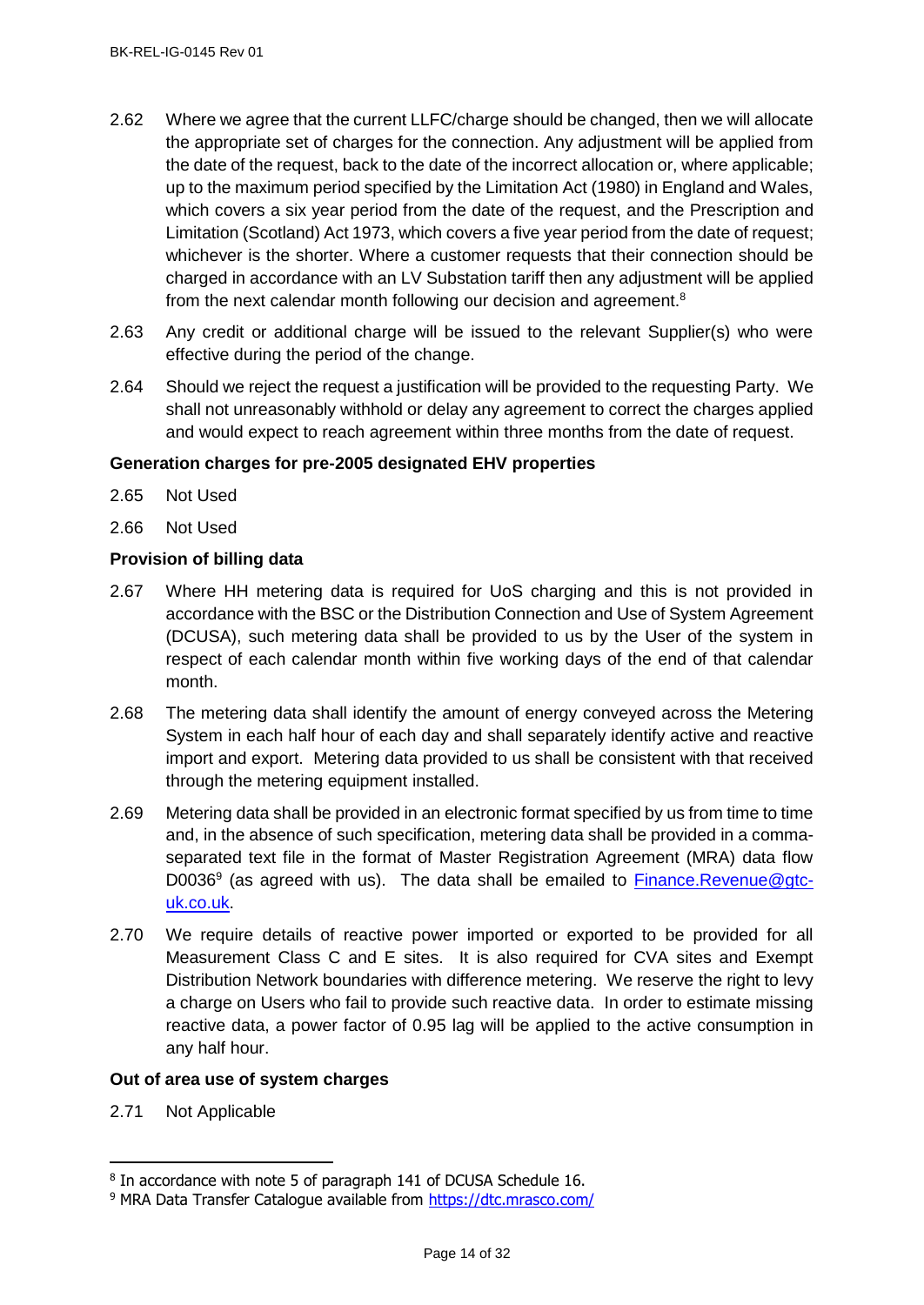# <span id="page-14-0"></span>**Licensed distribution network operator charges**

- 2.72 Licensed Distribution Network Operator (LDNO) charges are applied to LDNOs who operate Embedded Networks within our Distribution Network.
- 2.73 The charge structure for LV and HV Designated Properties embedded in networks operated by LDNOs will mirror the structure of the 'All-the-way' Charge and is dependent upon the voltage of connection of each embedded network to the host DNO's network. The same charge elements will apply as those that match the LDNO's end customer charges. The relevant charge structures are set out in Annex 4.
- 2.74 Where a NHH meteree MPAN has an invalid Settlement combination, the 'LDNO HV: Domestic Unrestricted' fixed and unit charges will be applied as default until the invalid combination is corrected. Where there are multiple SSC/TPR combinations, the default 'LDNO HV: Domestic Unrestricted' fixed and unit charges will be applied for each invalid SSC/TPR combination.
- 2.75 The charge structure for Designated EHV Properties embedded in networks operated by LDNOs will be calculated individually using the Independent Power Network's EHV charging methodology. The relevant charge structures are set out in Annex 2.
- 2.76 For Nested Networks the relevant charging principles set out in DCUSA Schedule 21<sup>10</sup> will apply.

# <span id="page-14-1"></span>**Licence exempt distribution networks**

- 2.77 The Electricity and Gas (Internal Market) Regulations 2011<sup>11</sup> introduced new obligations on owners of licence exempt distribution networks (sometimes called private networks) including a duty to facilitate access to electricity and gas suppliers for Customers within those networks.
- 2.78 When Customers (both domestic and commercial) are located within a licence exempt distribution network and require the ability to choose their own Supplier, this is called 'third party access'. These embedded Customers will require an MPAN so that they can have their electricity supplied by a Supplier of their choice.
- 2.79 Licence exempt distribution networks owners can provide third party access using either full settlement metering or the difference metering approach.

# <span id="page-14-2"></span>**Full settlement metering**

- 2.80 This is where a licence exempt distribution network is set up so that each embedded installation has an MPAN and Metering System and therefore all Customers purchase electricity from their chosen Supplier. In this case there are no Settlement Metering Systems at the boundary between the licensed Distribution System and the exempt distribution network.
- 2.81 In this approach our UoS charges will be applied to each MPAN.

 $\overline{a}$ <sup>10</sup> The Distribution Connection and use of System Agreement (DCUSA) available from http://www.dcusa.co.uk/SitePages/Documents/DCUSA-Document.aspx

<sup>&</sup>lt;sup>11</sup> The Electricity and Gas (Internal Market) Regulations 2011 available from http://www.legislation.gov.uk/uksi/2011/2704/contents/made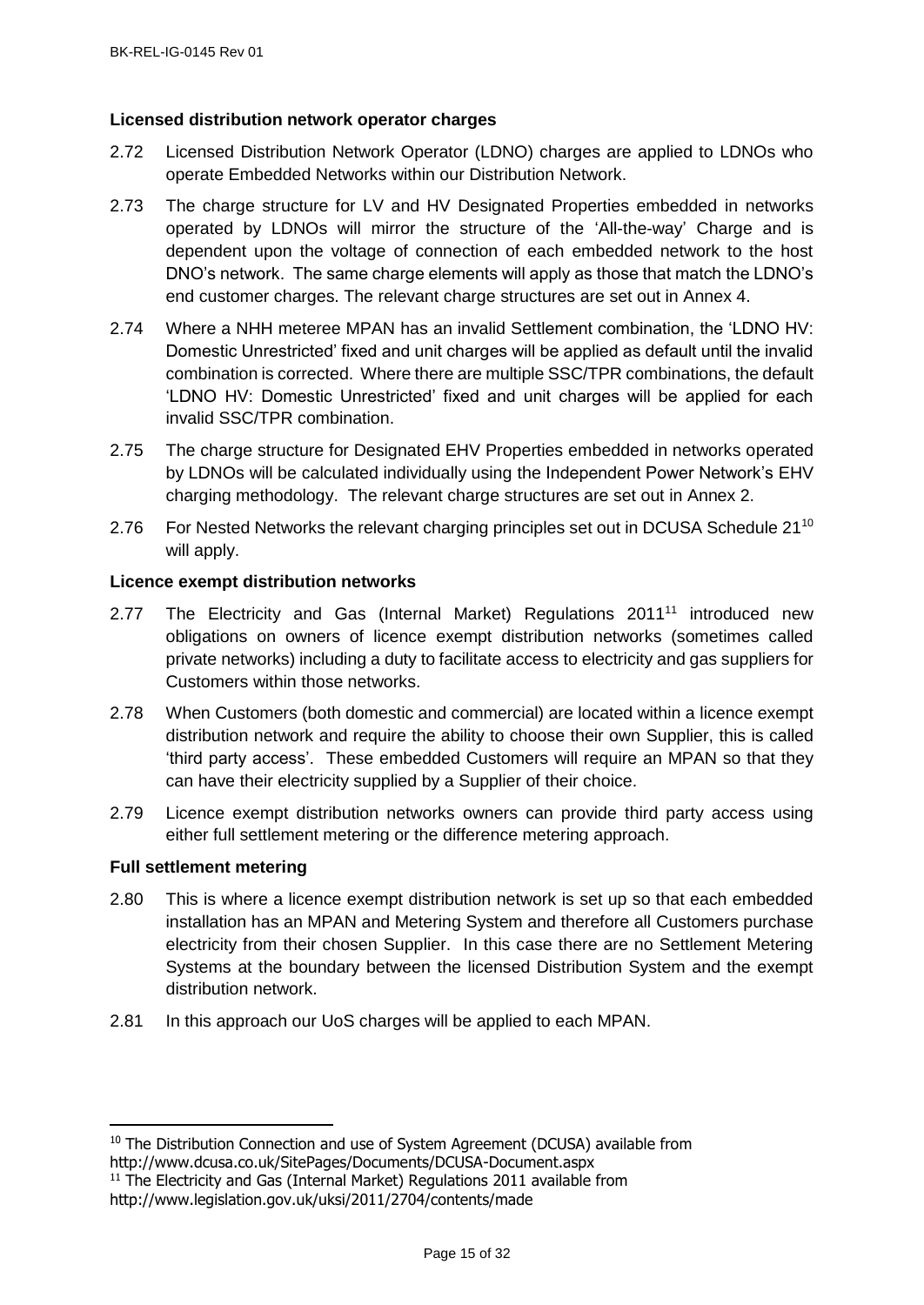# <span id="page-15-0"></span>**Difference metering**

2.82 This is where one or more, but not all, Customers on a licence exempt distribution network choose their own Supplier for electricity supply to their premises. Under this approach the customers requiring third party access on the exempt distribution network will have their own MPAN and must have a HH Metering System.

# <span id="page-15-1"></span>**Gross settlement**

- 2.83 Where one of our MPANs is embedded within a licence exempt distribution network connected to our Distribution System, and difference metering is in place for Settlement purposes and we receive gross measurement data for the boundary MPAN, we will continue to charge the boundary MPAN Supplier for use of our Distribution System. No charges will be levied by us directly to the Customer or Supplier of the embedded MPAN(s) connected within the licence exempt distribution network.
- 2.84 We require that gross metered data for the boundary of the connection is provided to us. Until a new industry data flow is introduced for the sending of such gross data, gross metered data shall:
	- be provided in a text file in the format of the D0036 MRA data flow;
	- the text file shall be emailed to [Finance.Revenue@gtc-uk.co.uk](mailto:Finance.Revenue@gtc-uk.co.uk)
	- the title of the email should also contain the phrase "gross data for difference metered private network".
	- the text file and the title of the email shall contain the metering reference specified by us in place of the Settlement MPAN, i.e. a dummy alphanumeric reference to enable the relating of the gross metered data to a given boundary MPAN; and
	- the text filename shall be formed of the metering reference specified by us followed by a hyphen and followed by a timestamp in the format YYYYMMDDHHMMSS and followed by ".txt".
- 2.85 For the avoidance of doubt, the reduced difference metered measurement data for the boundary connection that is to enter Settlement should continue to be sent using the Settlement MPAN.

#### <span id="page-15-2"></span>**Net Settlement**

- 2.86 Where one of our MPANs is embedded within a licence exempt distribution network connected to one of our Distribution Systems, and difference metering is in place for Settlement purposes, and we do **not** receive gross measurement data for the boundary MPAN, we will charge the boundary MPAN Supplier based on the net measurement for use of our Distribution System. Charges will also be levied directly to the Supplier of the embedded MPAN(s) connected within the licence exempt distribution network based on the actual data received.
- 2.87 The charges applicable for an embedded MPANs are unit charges only. These will be the same values as those at the voltage of connection to the licence exempt distribution network. The fixed charge and capacity charge, at the agreed MIC/MEC of the boundary MPAN, will be charged to the boundary MPAN supplier.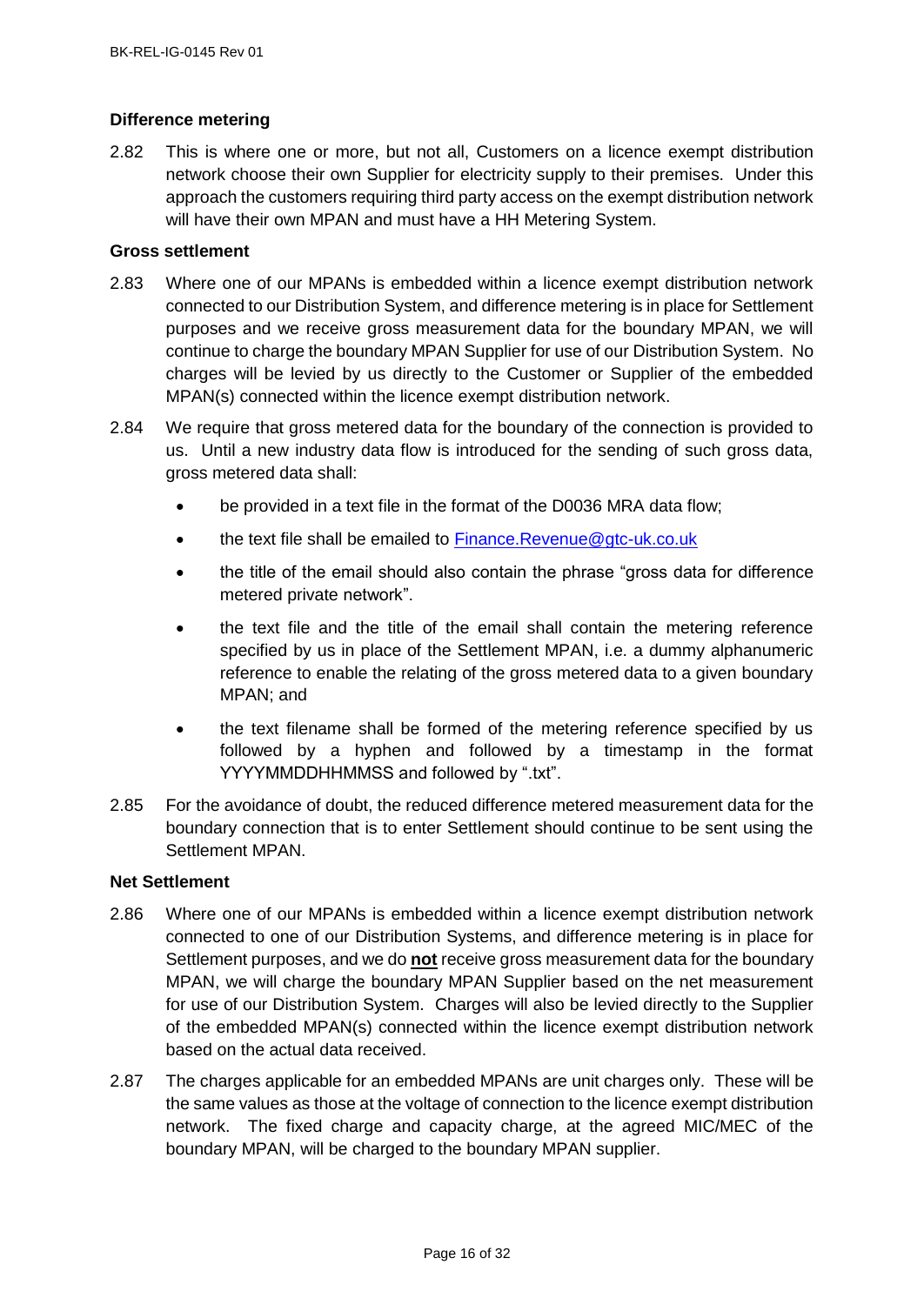# <span id="page-16-0"></span>**3. SCHEDULE OF CHARGES FOR USE OF THE DISTRIBUTION SYSTEM**

- 3.1 Tables listing the charges for the use of our Distribution System are published in the annexes to this document.
- 3.2 These charges are also listed in a spreadsheet which is published with this statement and can be downloaded from [http://www.gtc-uk.co.uk/about-us/our-regulated](http://www.gtc-uk.co.uk/about-us/our-regulated-businesses)[businesses.](http://www.gtc-uk.co.uk/about-us/our-regulated-businesses)
- 3.3 Annex 1 contains charges applied to LV and HV Designated Properties.
- 3.4 Annex 2 contains the charges applied to our Designated EHV Properties and charges applied to LDNOs for Designated EHV Properties connected within their embedded Distribution System.
- 3.5 Annex 3 contains details of any preserved and additional charges that are valid at this time. Preserved charges are mapped to an appropriate charge and are closed to new Customers.
- 3.6 Annex 4 contains the charges applied to LDNOs in respect of LV and HV Designated Properties connected in their embedded Distribution System.

# <span id="page-16-1"></span>**4. SCHEDULE OF LINE LOSS FACTORS**

#### <span id="page-16-2"></span>**Role of line loss factors in the supply of electricity**

- 4.1 Electricity entering or exiting our Distribution System is adjusted to take account of energy that is  $\text{lost}^{12}$  as it is distributed through the network. This adjustment does not affect distribution charges but is used in energy settlement to take metered consumption to a notional grid supply point so that suppliers' purchases take account for the energy lost on the Distribution System.
- 4.2 We are responsible for calculating the Line Loss Factors<sup>13</sup> (LLFs) and providing these to Elexon. Elexon is the company that manages the BSC.
- 4.3 LLFs are used to adjust the metering system volumes to take account of losses on the Distribution System.

#### <span id="page-16-3"></span>**Calculation of line loss factors**

 $\overline{a}$ 

- 4.4 LLFs are calculated in accordance with BSC Procedure 128. BSCP128 sets out the procedure and principles with which our LLF methodology must comply. It also defines the procedure and timetable by which LLFs are reviewed and submitted.
- 4.5 LLFs are calculated for a set number of time periods during a year using either a generic or a site-specific method. The generic method is used for sites connected at LV or HV and the site-specific method is used for sites connected at EHV or where a request for site- specific LLFs has been agreed. Generic LLFs will be applied as a default to all new EHV sites until sufficient data is available for a site-specific calculation.

 $12$  Energy can be lost for technical and non-technical reasons and losses normally occur by heat dissipation through power flowing in conductors and transformers. Losses can also reduce if a customer's action reduces power flowing in the distribution network. This might happen when a customer generates electricity and the produced energy is consumed locally.

<sup>&</sup>lt;sup>13</sup> Also referred to as Loss Adjustment Factors.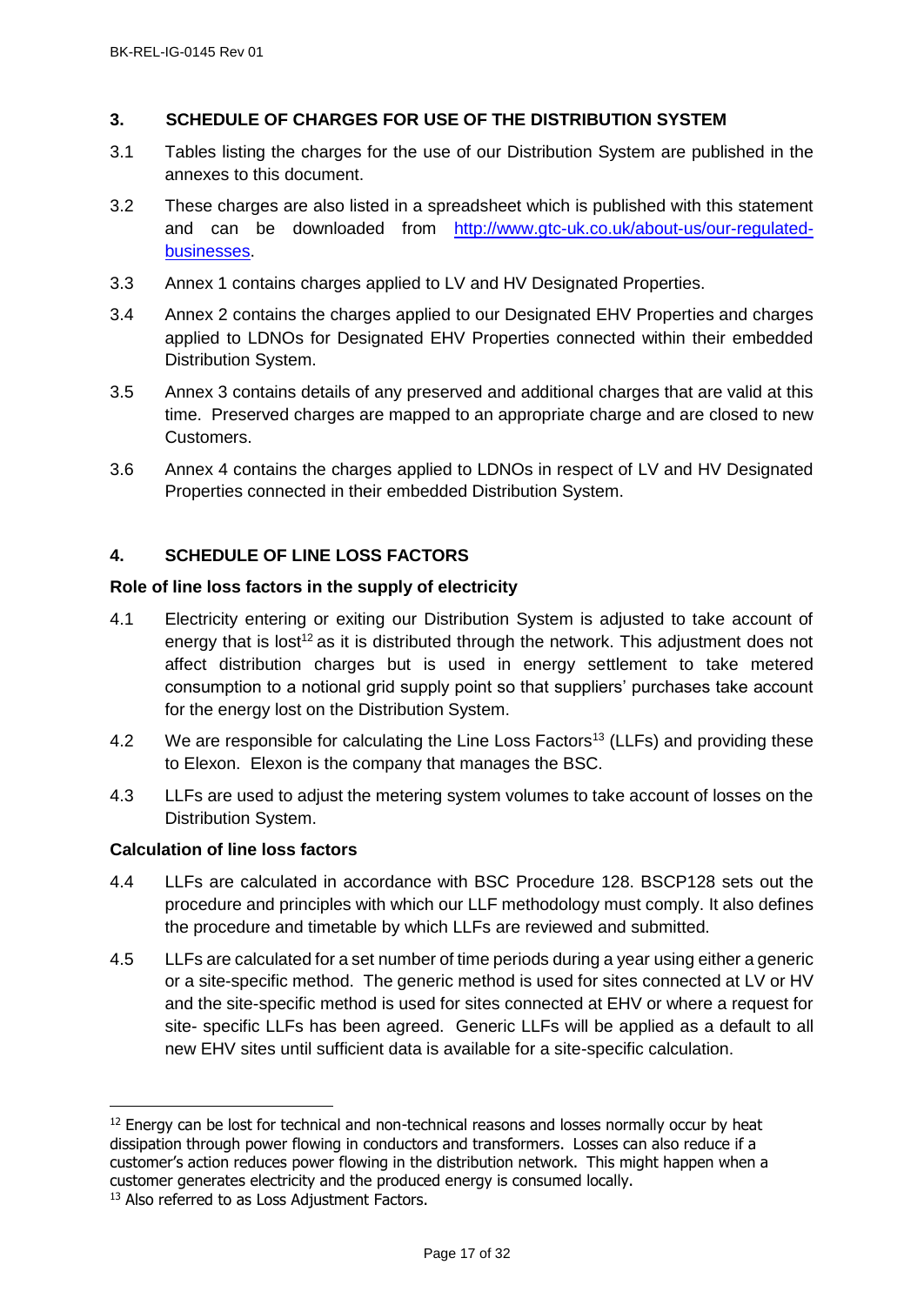- 4.6 IPNL currently replicate the host DNO's calculated losses.
- 4.7 The Elexon website contains more information on LLFs<sup>14</sup>. This page also has links to BSCP 128 and to our LLF methodology.

# <span id="page-17-0"></span>**Publication of Line loss factors**

- 4.8 The LLFs used in Settlement are published on the Elexon Portal website, [www.elexonportal.co.uk.](http://www.elexonportal.co.uk/) The website contains the LLFs in standard industry data formats and in a summary form. A user guide with details on registering and using the portal is also available.
- 4.9 BSCP128 sets out the timetable by which LLFs are submitted and audited. The submission and audit occurs between September and January in the year prior to the LLFs becoming effective. Only after the completion of the audit at the end of December and BSC approval are the final LLFs published.
- 4.10 At the time that this charging statement is first published, Annex 5 will be intentionally left blank, as this statement is published a complete year before the LLFs have been calculated and audited. Once the final BSCP128 Audit Report has been received, we will issue an updated version of Annex 5 containing the audited LLF values.
- 4.11 When using the tables in Annex 5, reference should be made to the LLFC allocated to the MPAN to find the appropriate values.

# <span id="page-17-1"></span>**5. NOTES FOR DESIGNATED EHV PROPERTIES**

# <span id="page-17-2"></span>**EHV nodal costs**

- 5.1 Not Used
- 5.2 Not Used

j

# <span id="page-17-3"></span>**Charges for new Designated EHV Properties**

- 5.3 Charges for any new Designated EHV Properties calculated after publication of the current statement will be published in an addendum to that statement as and when necessary. The addendum will include charge information of the type found in Annex 2 and LLFs as found in Annex 5.
- 5.4 The form of the addendum is detailed in Annex 6 to this statement.
- 5.5 The addendum will also be sent to all relevant DCUSA parties (i.e. the registered Supplier) and, where requested, the Customer.
- 5.6 The new Designated EHV Properties charges will be added to Annex 2 in the next full statement released.

<sup>14</sup> <http://www.elexon.co.uk/reference/technical-operations/losses/>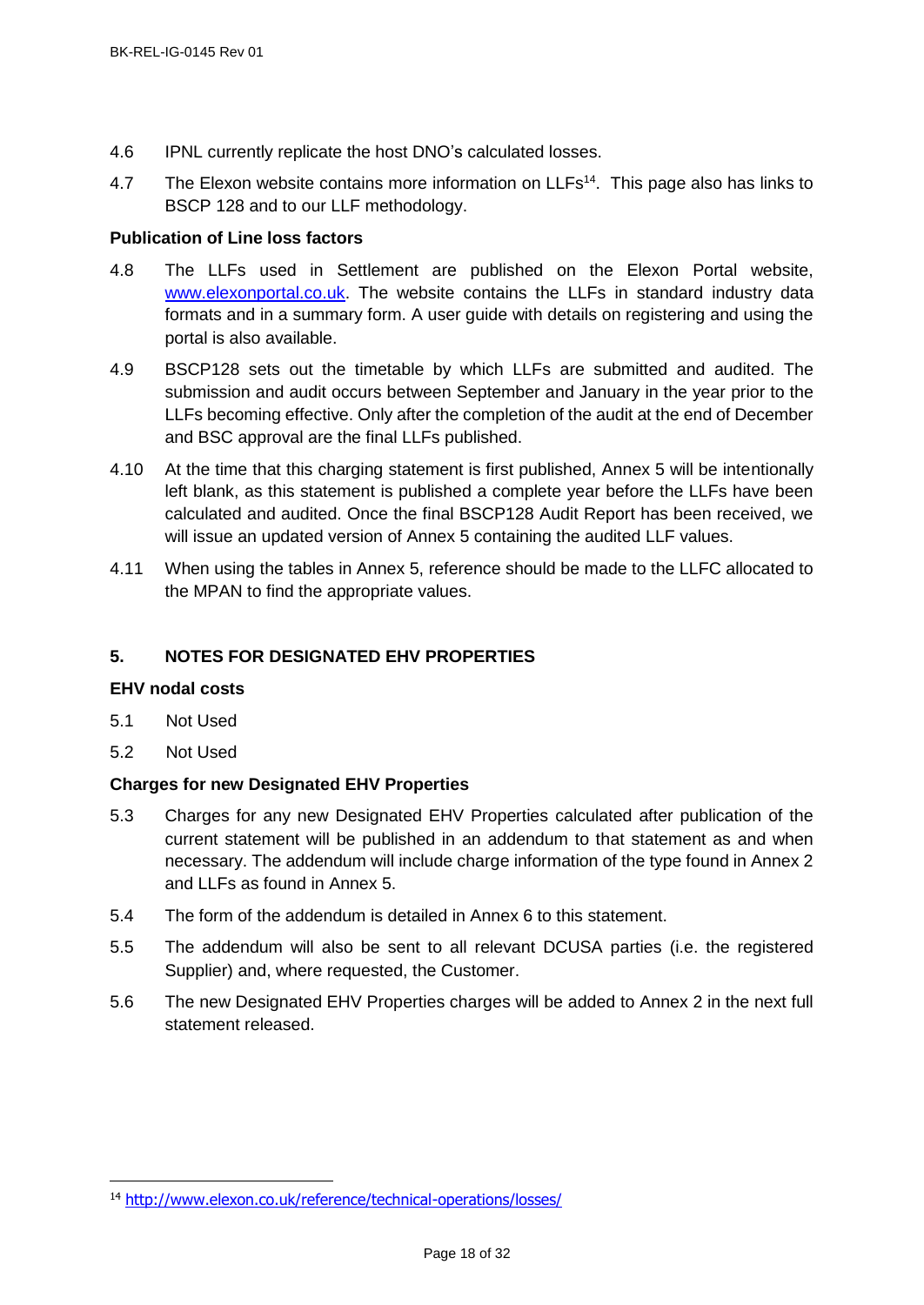## <span id="page-18-0"></span>**Charges for amended Designated EHV Properties**

5.7 Where an existing Designated EHV Property is modified and energised in the charging year, we may revise the EHV charges for the modified Designated EHV Property. If revised charges are appropriate, an addendum will be sent to all relevant parties and published as a revised 'Schedule of Charges and Other Tables' spreadsheet on our website. The modified Designated EHV Property charges will be added to Annex 2 in the next full statement released.

#### <span id="page-18-1"></span>**Demand-side management**

- 5.8 New or existing Designated EHV Property Customers may wish to offer part of their MIC to be interruptible by us (for active network management purposes other than normal planned or unplanned outages) in order to benefit from any reduced UoS charges calculated using the Independent Power Network's EHV charging methodology.
- 5.9 Several options exist in which we may agree for some or the entire MIC to be interruptible. Under the Independent Power Network's EHV charging methodology the applicable demand capacity costs would be based on the MIC minus the capacity subject to interruption.
- 5.10 If you are interested in making part or all of your MIC interruptible as an integral irrevocable feature of a new connection or modification to an existing connection you should in the first instance contact our connections function;
	- By email [MPAN.Requests@gtc-uk.co.uk](mailto:MPAN.Requests@gtc-uk.co.uk)
- 5.11 You must make an express statement in your application that you have an interest in some or all of the import capacity being interruptible for active network management purposes.
- 5.12 If you are proactively interested in voluntarily but revocably offering to make some or all of your existing connection's MIC interruptible, you should in the first instance contact us at the address in paragraph [0.](#page-5-1)
- 5.13 A guide to DSM is also available. This provides more information on the type of arrangement that might be put in place should you request to participate in DSM arrangements. This document is available by contacting us at the address in paragraph [0.](#page-5-1)
- 5.14 As of 1<sup>st</sup> April 2019 IPNL does not have any EHV sites.

# <span id="page-18-2"></span>**6. ELECTRICITY DISTRIBUTION REBATES**

6.1 We have neither given nor announced any DUoS rebates to Users in the 12 months preceding the date of publication of this version of the statement.

# <span id="page-18-3"></span>**7. ACCOUNTING AND ADMINISTRATION SERVICES**

7.1 We reserve the right to impose payment default remedies. The remedies are as set out in DCUSA where applicable or else as detailed in the following paragraph.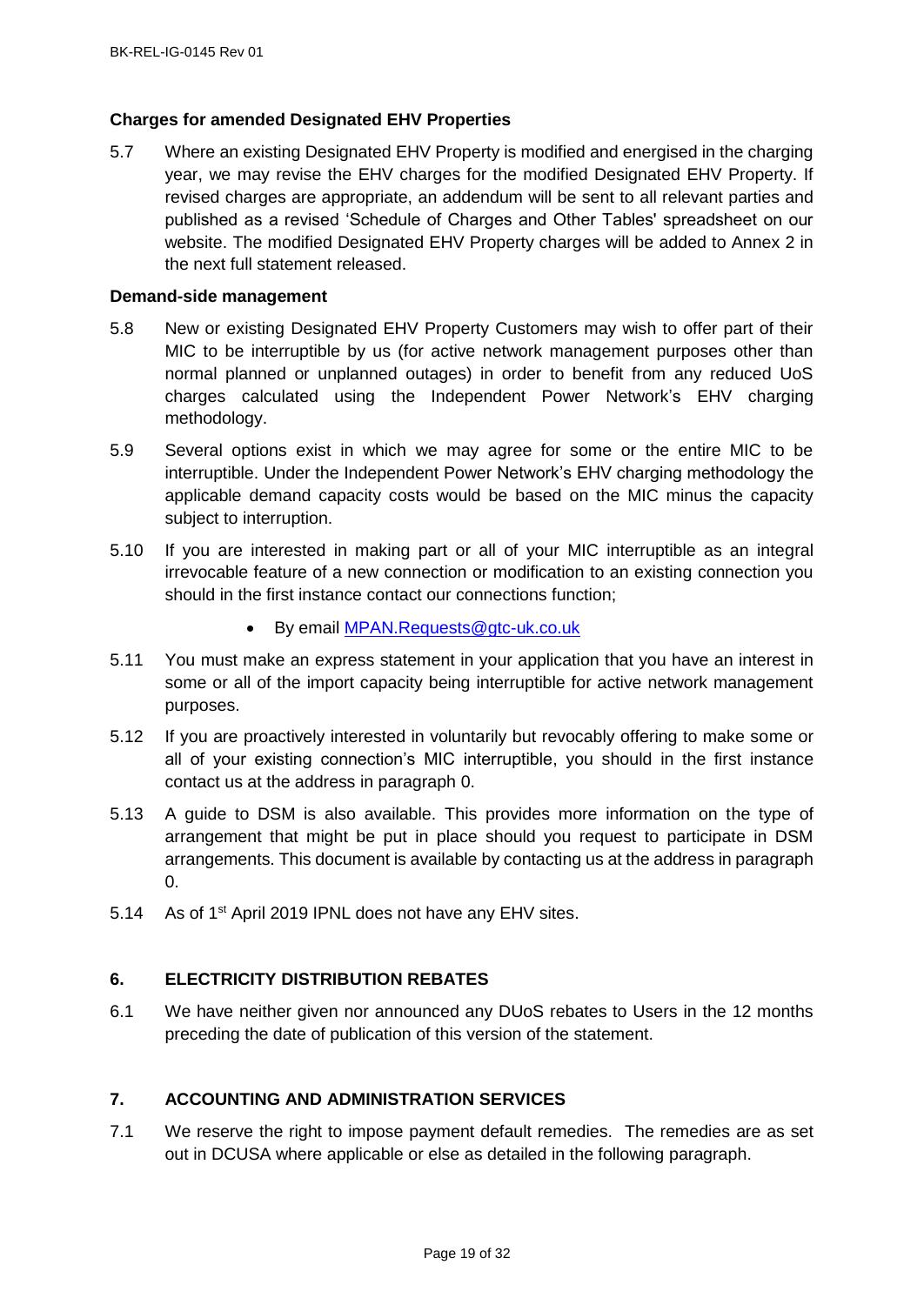- 7.2 If any invoices that are not subject to a valid dispute remain unpaid on the due date, late payment interest (calculated at base rate plus 8%) and administration charges may be imposed.
- 7.3 Our administration charges are detailed in the following table. These charges are set at a level which is in line with the Late Payment of Commercial Debts Act which can be viewed on:
- 7.4 <http://www.legislation.gov.uk/uksi/2002/1674/regulation/2/made>

| <b>Size of Unpaid Debt</b> | <b>Late Payment Fee</b> |
|----------------------------|-------------------------|
| Up to £999.99              | £40.00                  |
| £1,000 to £9,999.99        | £70.00                  |
| £10,000 or more            | £100.00                 |

# <span id="page-19-0"></span>**8. CHARGES FOR ELECTRICAL PLANT PROVIDED ANCILLARY TO THE GRANT OF USE OF SYSTEM**

8.1 Currently IPNL offers no services under this category.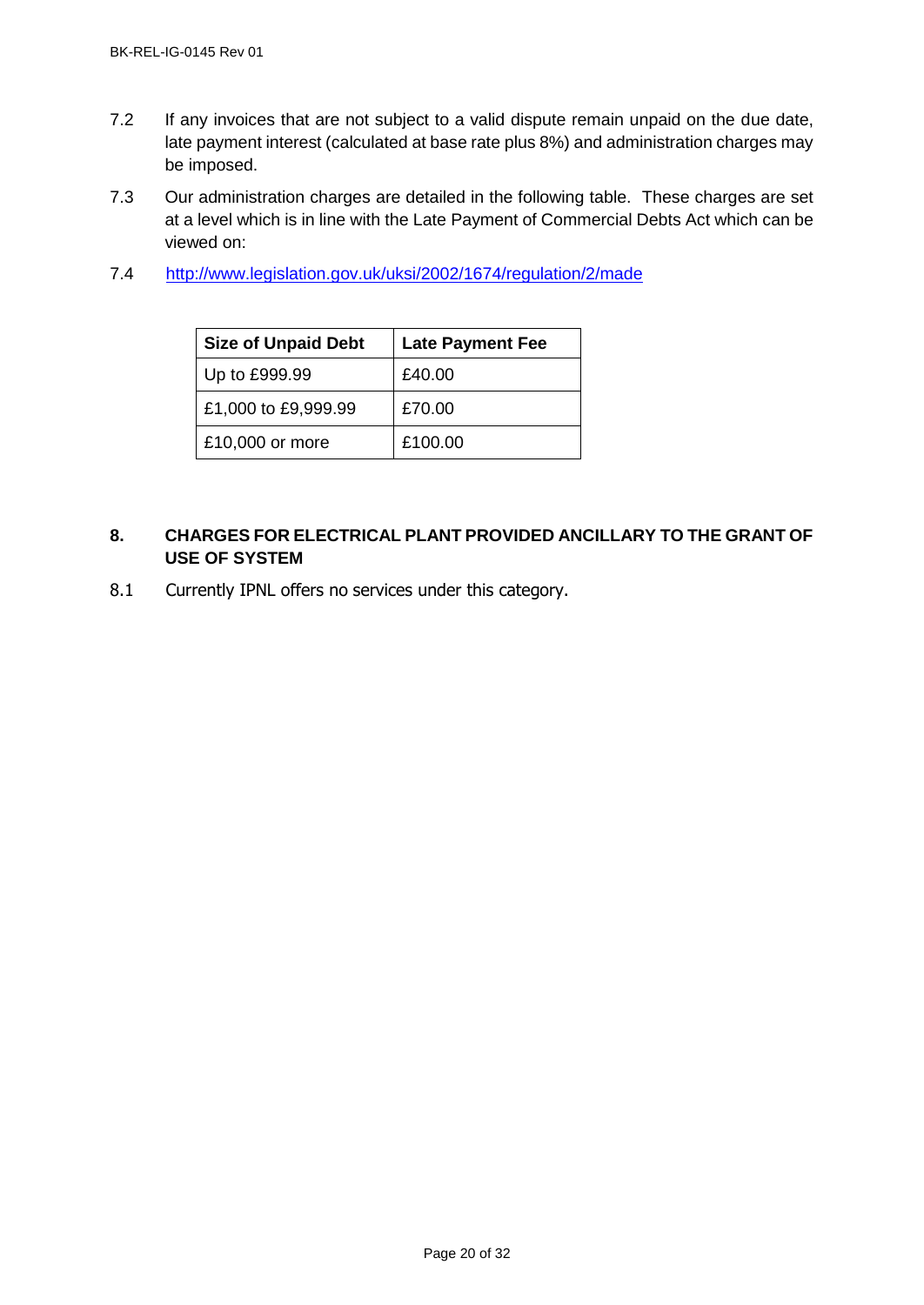# <span id="page-20-0"></span>**APPENDIX 1 - GLOSSARY**

The following definitions, which can extend to grammatical variations and cognate expressions, are included to aid understanding:

| <b>Term</b>                                                                          | <b>Definition</b>                                                                                                                                                                                                                                                                                                        |
|--------------------------------------------------------------------------------------|--------------------------------------------------------------------------------------------------------------------------------------------------------------------------------------------------------------------------------------------------------------------------------------------------------------------------|
| All-the-way Charge                                                                   | A charge that is applicable to an end user rather than an<br>LDNO. An end user in this context is a Supplier/User who<br>has a registered MPAN or MSID and is using the<br>Distribution System to transport energy on behalf of a<br>Customer.                                                                           |
| Balancing and Settlement<br>Code (BSC)                                               | The BSC contains the governance arrangements for<br>electricity balancing and settlement in Great Britain. An<br>overview document is available from<br>www.elexon.co.uk                                                                                                                                                 |
| <b>Distribution</b><br>Common<br>Charging<br>Methodology<br>(CDCM)                   | The CDCM used for calculating charges to Designated<br>Properties as required by standard licence condition 13A<br>of the electricity distribution licence.                                                                                                                                                              |
| <b>Connection Agreement</b>                                                          | An agreement between an LDNO and a Customer which<br>provides that the customer has the right for its connected<br>installation to be and remain directly or indirectly<br>connected to that LDNO's Distribution System.                                                                                                 |
| Central Volume Allocation<br>(CVA)                                                   | AS defined in the BSC                                                                                                                                                                                                                                                                                                    |
| Customer                                                                             | A person to whom a User proposes to supply, or for the<br>time being supplies, electricity through an exit point, or<br>from who, a User or any relevant exempt supplier, is<br>entitled to recover charges, compensation or an account of<br>profits in respect of electricity supplied through an exit<br>point;<br>or |
|                                                                                      | A person from whom a User purchases, or proposes to<br>purchase, electricity, at an entry point (who may from time<br>to time be supplied with electricity as a Customer of that<br>User (or another electricity supplier) through an exit point).                                                                       |
| <b>EHV</b><br>Designated<br>Properties                                               | As defined in standard condition 13B of the electricity<br>distribution licence.                                                                                                                                                                                                                                         |
| <b>Designated Properties</b>                                                         | As defined in standard condition 13A of the electricity<br>distribution licence.                                                                                                                                                                                                                                         |
| <b>Distribution</b><br>Connection<br>Use<br>System<br>and<br>Οf<br>Agreement (DCUSA) | The DCUSA is a multi-party contract between the licensed<br>electricity distributors, suppliers, generators and Offshore<br><b>Transmission Owners of Great Britain.</b><br>It is a requirement that all electricity distributors and<br>suppliers become parties to DCUSA.                                              |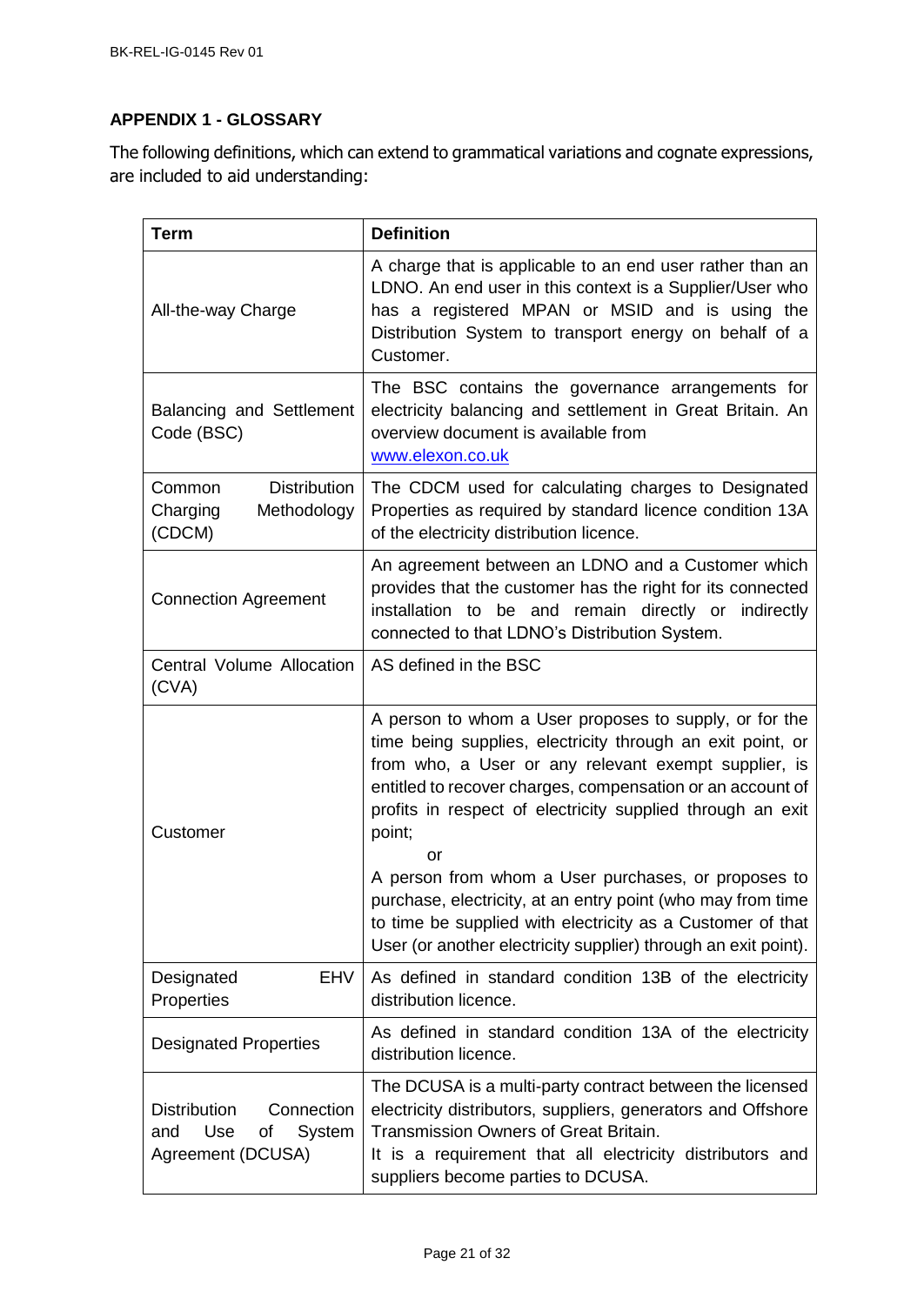| <b>Term</b>            |    | <b>Definition</b>                                                                |                                                                                                                                                                        |
|------------------------|----|----------------------------------------------------------------------------------|------------------------------------------------------------------------------------------------------------------------------------------------------------------------|
|                        |    |                                                                                  | These are unique IDs that can be used, with reference to<br>the MPAN, to identify your LDNO. The charges for other<br>network operators can be found on their website. |
|                        | ID | <b>Distribution</b><br><b>Service Area</b>                                       | Company                                                                                                                                                                |
|                        | 10 | East of England                                                                  | <b>UK Power Networks</b>                                                                                                                                               |
|                        | 11 | <b>East Midlands</b>                                                             | Western<br>Power<br><b>Distribution</b>                                                                                                                                |
|                        | 12 | London                                                                           | <b>UK Power Networks</b>                                                                                                                                               |
|                        | 13 | Merseyside<br>and<br><b>North Wales</b>                                          | <b>Scottish Power</b>                                                                                                                                                  |
|                        | 14 | Midlands                                                                         | Western<br>Power<br><b>Distribution</b>                                                                                                                                |
|                        | 15 | Northern                                                                         | Northern Powergrid                                                                                                                                                     |
|                        | 16 | North Western                                                                    | <b>Electricity North West</b>                                                                                                                                          |
|                        | 17 | Scottish<br>Hydro<br>Electric<br>(and<br>embedded<br>networks in other<br>areas) | Scottish<br>Hydro<br>Electric<br>Power Distribution plc                                                                                                                |
|                        | 18 | South Scotland                                                                   | <b>Scottish Power</b>                                                                                                                                                  |
|                        | 19 | South<br>East<br>England                                                         | <b>UK Power Networks</b>                                                                                                                                               |
| <b>Distributor IDs</b> | 20 | Southern<br>Electric<br>embedded<br>(and<br>networks in other<br>areas)          | Southern Electric<br>Power<br>Distribution plc                                                                                                                         |
|                        | 21 | South Wales                                                                      | Western<br>Power<br><b>Distribution</b>                                                                                                                                |
|                        | 22 | South Western                                                                    | Western<br>Power<br><b>Distribution</b>                                                                                                                                |
|                        | 23 | Yorkshire                                                                        | Northern Powergrid                                                                                                                                                     |
|                        | 24 | All                                                                              | Independent<br>Power<br><b>Networks</b>                                                                                                                                |
|                        | 25 | All                                                                              | <b>ESP Electricity</b>                                                                                                                                                 |
|                        | 26 | All                                                                              | <b>Energetics Electricity Ltd</b>                                                                                                                                      |
|                        | 27 | All                                                                              | Electricity<br><b>The</b><br><b>Network</b><br>Company Ltd                                                                                                             |
|                        | 29 | All                                                                              | Harlaxton<br>Energy<br><b>Networks</b>                                                                                                                                 |
|                        | 30 | All                                                                              | Leep Electricity Networks<br>Ltd                                                                                                                                       |
|                        | 31 | All                                                                              | <b>UK Power Distribution Ltd</b>                                                                                                                                       |
|                        | 32 | All                                                                              | Utility<br><b>Distribution</b><br><b>Networks Limited</b>                                                                                                              |
|                        | 33 | All                                                                              | G2 Energy IDNO Limited                                                                                                                                                 |
|                        | 34 | All                                                                              | Murphy Power Distribution<br>Limited                                                                                                                                   |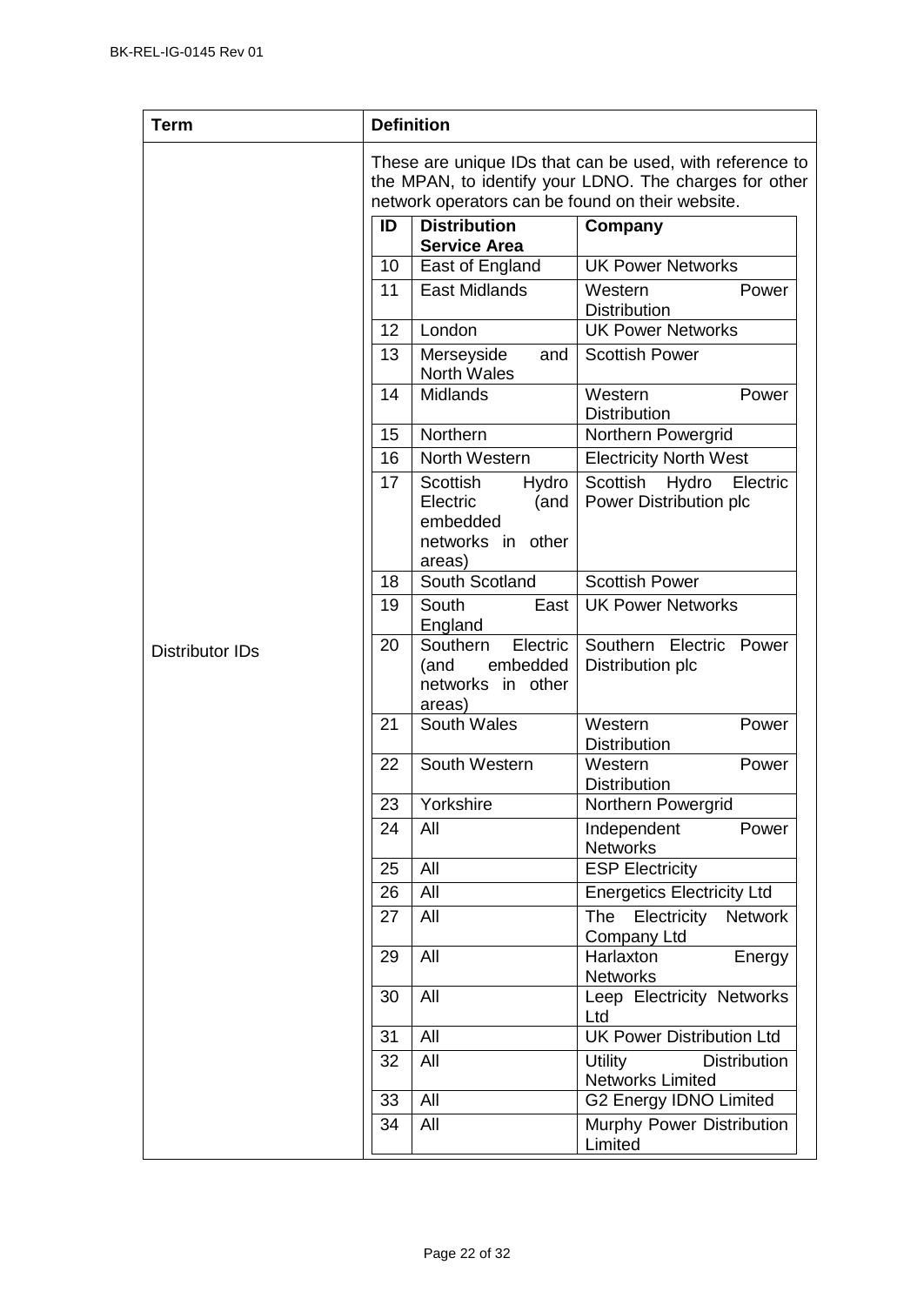| Term                                                    | <b>Definition</b>                                                                                                                                                                                                                                                                                                                                                                                                                                                                                                                                                                                                                                                                                                                                                                                                                                            |
|---------------------------------------------------------|--------------------------------------------------------------------------------------------------------------------------------------------------------------------------------------------------------------------------------------------------------------------------------------------------------------------------------------------------------------------------------------------------------------------------------------------------------------------------------------------------------------------------------------------------------------------------------------------------------------------------------------------------------------------------------------------------------------------------------------------------------------------------------------------------------------------------------------------------------------|
| <b>Distribution</b><br><b>Network</b><br>Operator (DNO) | An electricity distributor that operates one of the 14<br>distribution services areas and in whose electricity<br>distribution licence the requirements of Section B of the<br>standard conditions of that licence have effect.                                                                                                                                                                                                                                                                                                                                                                                                                                                                                                                                                                                                                              |
| <b>Distribution Services Area</b>                       | The area specified by the Gas and Electricity Markets<br>Authority within which each DNO must provide specified<br>distribution services.                                                                                                                                                                                                                                                                                                                                                                                                                                                                                                                                                                                                                                                                                                                    |
| <b>Distribution System</b>                              | The system consisting (wholly or mainly) of electric lines<br>owned or operated by an authorised distributor that is used<br>for the distribution of electricity from:<br>• Grid Supply Points or generation sets or other entry<br>points<br>to the points of delivery to:<br>• Customers or Users or any transmission licensee in<br>capacity as operator of that<br>licensee's<br>its<br>transmission system or the Great Britain (GB)<br>transmission system and includes any remote<br>transmission assets (owned by a transmission<br>licensee within England and Wales)<br>that are operated by that authorised distributor and any<br>electrical plant, electricity meters, and metering equipment<br>owned or operated by it in connection with the distribution<br>of electricity, but does not include any part of the GB<br>transmission system. |
| <b>EHV Distribution Charging</b><br>Methodology (EDCM)  | The EDCM used for calculating charges to Designated<br>EHV Properties as required by standard licence condition<br>13B of the Electricity Distribution Licence.                                                                                                                                                                                                                                                                                                                                                                                                                                                                                                                                                                                                                                                                                              |
| <b>Distribution</b><br>Electricity<br>Licence           | The Electricity Distribution Licence granted or treated as<br>granted pursuant to section 6(1) of the Electricity Act 1989.                                                                                                                                                                                                                                                                                                                                                                                                                                                                                                                                                                                                                                                                                                                                  |
| <b>Electricity Distributor</b>                          | Any person who is authorised by an Electricity Distribution<br>Licence to distribute electricity.                                                                                                                                                                                                                                                                                                                                                                                                                                                                                                                                                                                                                                                                                                                                                            |
| <b>Embedded LDNO</b>                                    | This refers to an LDNO operating a Distribution System<br>which is embedded within another Distribution System.                                                                                                                                                                                                                                                                                                                                                                                                                                                                                                                                                                                                                                                                                                                                              |
| <b>Embedded Network</b>                                 | An electricity Distribution System operated by an LDNO<br>and embedded within another Distribution System.                                                                                                                                                                                                                                                                                                                                                                                                                                                                                                                                                                                                                                                                                                                                                   |
| Engineering<br>Recommendation P2/6                      | A document of the Energy Networks Association, which<br>defines planning standards for security of supply and is<br>referred to in standard licence condition 24 of the Electricity<br>Distribution Licence.                                                                                                                                                                                                                                                                                                                                                                                                                                                                                                                                                                                                                                                 |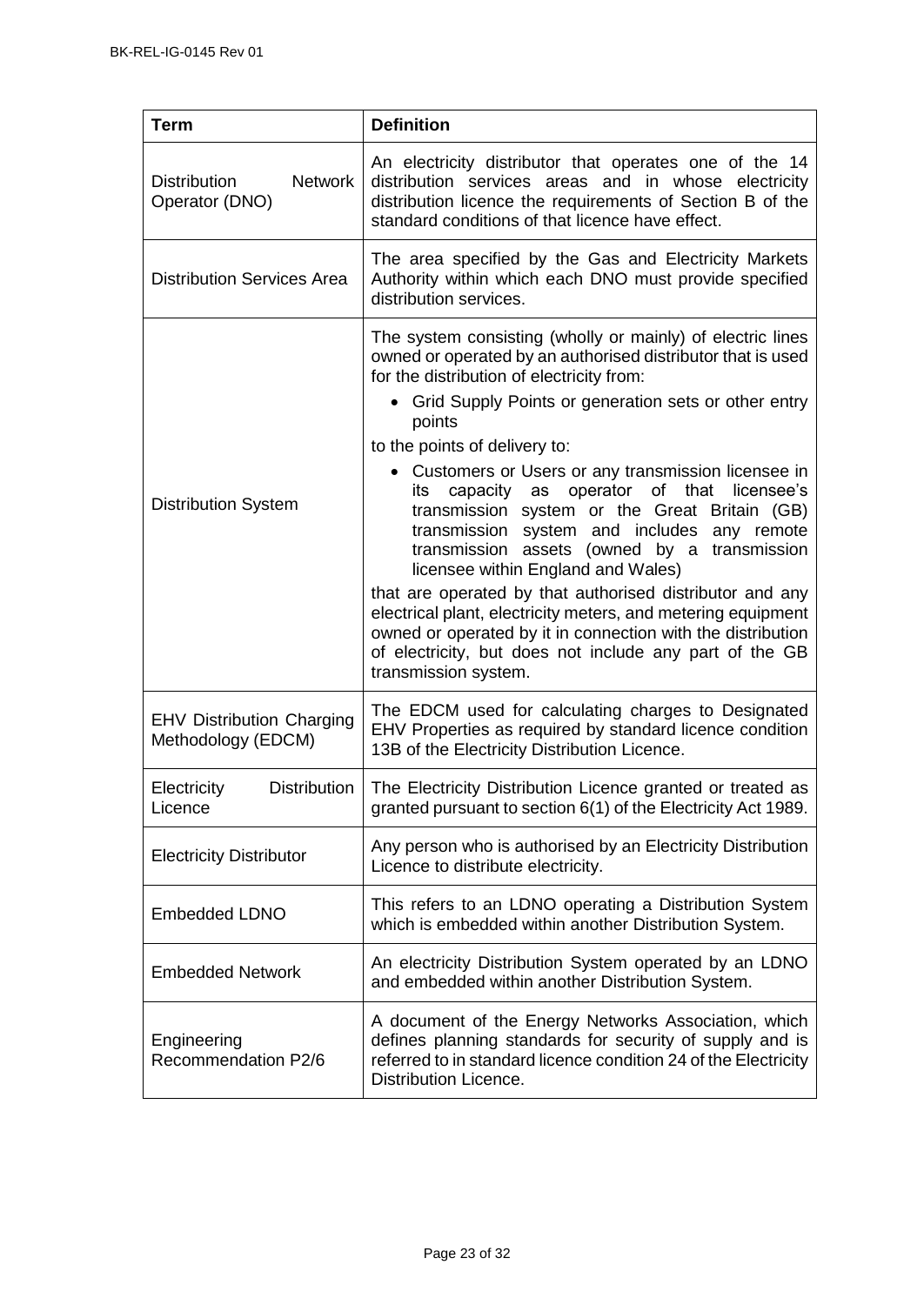| <b>Term</b>                                                  | <b>Definition</b>                                                                                                                                                                                                                                                                      |
|--------------------------------------------------------------|----------------------------------------------------------------------------------------------------------------------------------------------------------------------------------------------------------------------------------------------------------------------------------------|
| <b>Entry Point</b>                                           | A boundary point at which electricity is exported onto a<br>Distribution System from a connected installation or from<br>another Distribution System, not forming part of the total<br>system (boundary point and total system having the<br>meaning given to those terms in the BSC). |
| <b>Exit Point</b>                                            | A point of connection at which a supply of electricity may<br>flow from the Distribution System to the Customer's<br>installation or User's installation or the Distribution System<br>of another person.                                                                              |
| Extra-High Voltage (EHV)                                     | Nominal voltages of 22kV and above.                                                                                                                                                                                                                                                    |
| Gas<br>Electricity<br>and<br><b>Markets Authority (GEMA)</b> | As established by the Utilities Act 2000.                                                                                                                                                                                                                                              |
| Grid Supply Point (GSP)                                      | metered connection between the National Grid<br>A<br>Electricity Transmission system and the licensee's<br>Distribution System at which electricity flows to or from the<br>Distribution System.                                                                                       |
| <b>GSP Group</b>                                             | A distinct electrical system that is supplied from one or<br>more GSPs for which total supply into the GSP Group can<br>be determined for each half hour.                                                                                                                              |
| High Voltage (HV)                                            | Nominal voltages of at least 1kV and less than 22kV.                                                                                                                                                                                                                                   |
| <b>Intermittent Generation</b>                               | Defined in DCUSA Schedule 16 as a generation plant<br>where the energy source of the prime mover cannot be<br>made available on demand, in accordance to the<br>definitions in Engineering Recommendation P2/6. These<br>include wind, tidal, wave, photovoltaic and small hydro.      |
| Settlement<br>Invalid<br>Combination                         | A Settlement combination that is not recognised as a valid<br>combination<br>market<br>domain<br>in<br>data<br>see<br>https://www.elexonportal.co.uk/MDDVIEWER.                                                                                                                        |
| <b>kVA</b>                                                   | Kilovolt amperes.                                                                                                                                                                                                                                                                      |
| kVArh                                                        | Kilovolt ampere reactive hour.                                                                                                                                                                                                                                                         |
| kW                                                           | Kilowatt.                                                                                                                                                                                                                                                                              |
| kWh                                                          | Kilowatt hour (equivalent to one "unit" of electricity).                                                                                                                                                                                                                               |
| <b>Distribution</b><br>Licensed<br>Network Operator (LDNO)   | The holder of a licence in respect of electricity distribution<br>activities in Great Britain.                                                                                                                                                                                         |
| Line Loss Factor (LLF)                                       | The factor that is used in Settlement to adjust the Metering<br>System volumes to take account of losses on the<br>Distribution System.                                                                                                                                                |
| Line Loss Factor Class<br>(LLFC)                             | An identifier assigned to an SVA metering system which is<br>used to assign the LLF and Use of System Charges.                                                                                                                                                                         |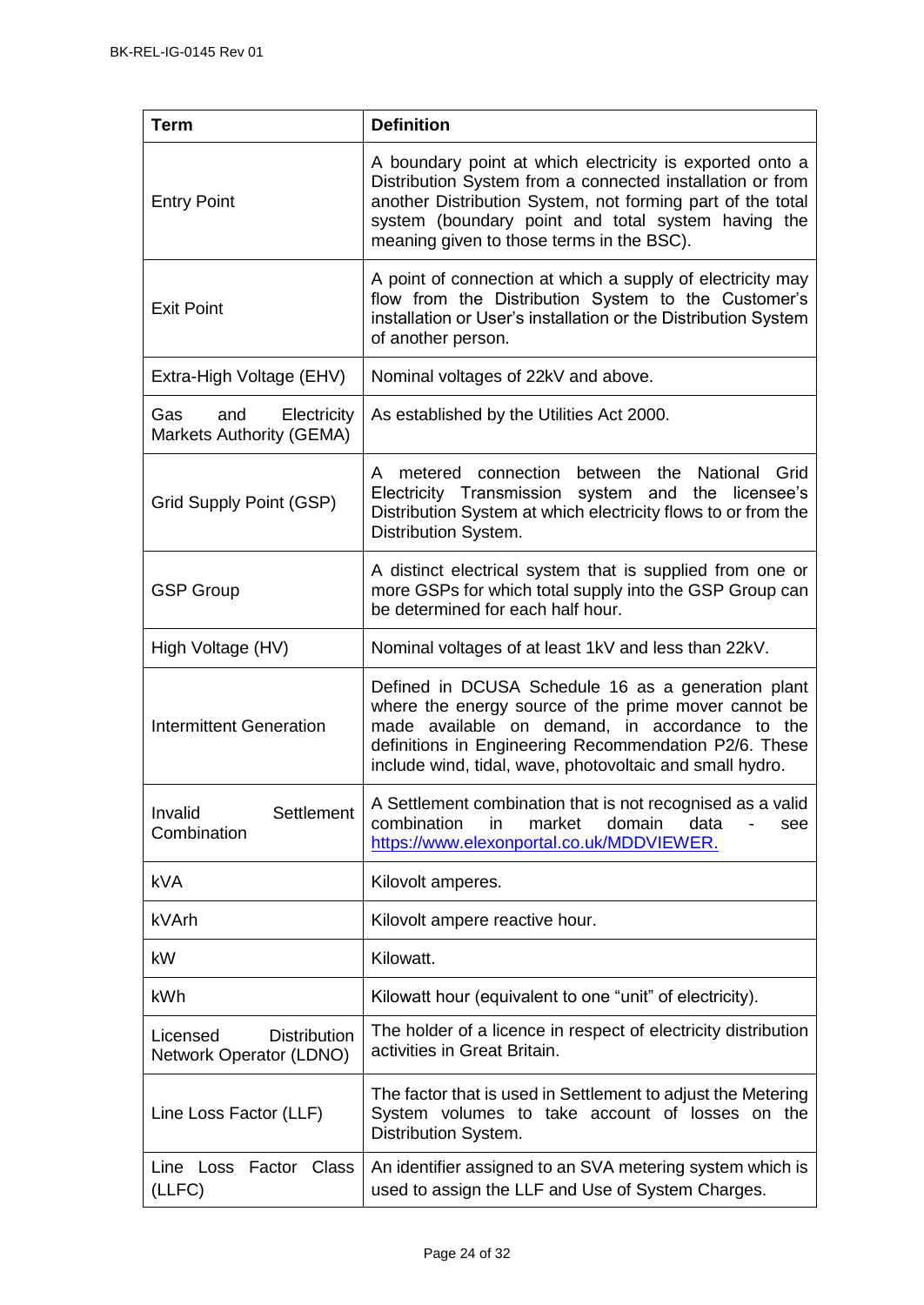| <b>Term</b>                          | <b>Definition</b>                                                                                                                                                                                                                                                                                                                                                                                                                                                                                                                                                                                                                                                                                                                                                                 |
|--------------------------------------|-----------------------------------------------------------------------------------------------------------------------------------------------------------------------------------------------------------------------------------------------------------------------------------------------------------------------------------------------------------------------------------------------------------------------------------------------------------------------------------------------------------------------------------------------------------------------------------------------------------------------------------------------------------------------------------------------------------------------------------------------------------------------------------|
| <b>Load Factor</b>                   | annual consumption (kWh)<br>maximum demand $(kW) \times$ hours in year                                                                                                                                                                                                                                                                                                                                                                                                                                                                                                                                                                                                                                                                                                            |
| Low Voltage (LV)                     | Nominal voltages below 1kV.                                                                                                                                                                                                                                                                                                                                                                                                                                                                                                                                                                                                                                                                                                                                                       |
| Market<br>Domain<br>Data<br>(MDD)    | MDD is a central repository of reference data available to<br>all Users involved in Settlement. It is essential to the<br>operation of SVA trading arrangements.                                                                                                                                                                                                                                                                                                                                                                                                                                                                                                                                                                                                                  |
| Maximum Export Capacity<br>(MEC)     | The MEC of apparent power expressed in kVA that has<br>been agreed can flow through the entry point to the<br>Distribution System from the Customer's installation as<br>specified in the Connection Agreement.                                                                                                                                                                                                                                                                                                                                                                                                                                                                                                                                                                   |
| Maximum Import Capacity<br>(MIC)     | The MIC of apparent power expressed in kVA that has<br>been agreed can flow through the exit point from the<br>Distribution System to the Customer's installation as<br>specified in the Connection Agreement.                                                                                                                                                                                                                                                                                                                                                                                                                                                                                                                                                                    |
| <b>Measurement Class</b>             | A classification of metering systems used in the BSC which<br>indicates how consumption is measured, i.e.:<br>Measurement class $A$ – non-half-hourly metering<br>equipment;<br>Measurement class B – non-half-hourly unmetered<br>supplies;<br>Measurement class C - half-hourly metering<br>equipment at or above 100kW premises;<br>Measurement class $D -$ half-hourly unmetered<br>supplies;<br>Measurement class $E -$ half-hourly metering<br>equipment below 100kW premises with CT;<br>Measurement class F - half hourly metering<br>equipment at below 100kW premises with CT or<br>whole current, and at domestic premises; and<br>Measurement class G - half hourly metering<br>equipment at below 100kW premises with whole<br>current and not at domestic premises. |
| Meter<br>Timeswitch<br>Code<br>(MTC) | MTCs are three digit codes allowing suppliers to identify<br>the metering installed in Customers' premises.<br>They<br>indicate whether the meter is single or multi-rate, pre-<br>payment or credit, or whether it is 'related' to another<br>meter. Further information can be found in MDD.                                                                                                                                                                                                                                                                                                                                                                                                                                                                                    |
| <b>Metering Point</b>                | The point at which electricity that is exported to or imported<br>from the licensee's Distribution System is measured, is<br>deemed to be measured, or is intended to be measured<br>and which is registered pursuant to the provisions of the<br>MRA. For the purposes of this statement, GSPs are not<br>'metering points'.                                                                                                                                                                                                                                                                                                                                                                                                                                                     |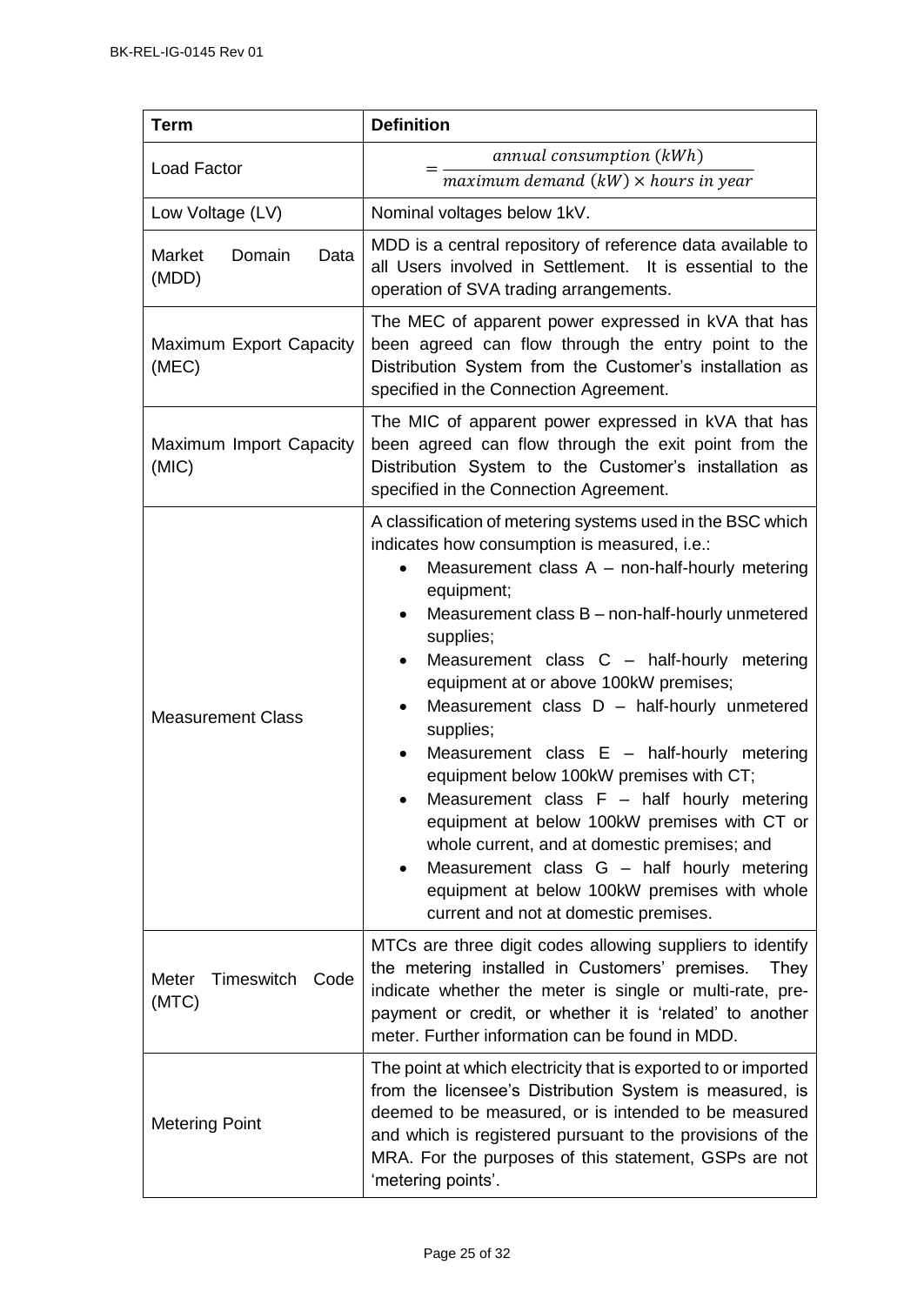| Term                                                    | <b>Definition</b>                                                                                                                                                                                                                                                                                                                                                                             |
|---------------------------------------------------------|-----------------------------------------------------------------------------------------------------------------------------------------------------------------------------------------------------------------------------------------------------------------------------------------------------------------------------------------------------------------------------------------------|
| Point<br>Metering<br>Administration<br>Number<br>(MPAN) | A number relating to a Metering Point under the MRA.                                                                                                                                                                                                                                                                                                                                          |
| <b>Metering System</b>                                  | Particular commissioned metering equipment installed for<br>the purposes of measuring the quantities of exports and/or<br>imports at the exit point or entry point.                                                                                                                                                                                                                           |
| Metering System Identifier<br>(MSID)                    | MSID is a term used throughout the BSC and its subsidiary<br>documents and has the same meaning as MPAN as used<br>under the MRA.                                                                                                                                                                                                                                                             |
| <b>Master</b><br>Registration<br>Agreement (MRA)        | The MRA is an Agreement that sets out terms for the<br>provision of Metering Point Administration Services<br>(MPAS) Registrations, and procedures in relation to the<br>Change of Supplier to any premise/metering point.                                                                                                                                                                    |
| <b>Nested Networks</b>                                  | This refers to a situation where there is more than one level<br>of Embedded Network and therefore nested Distribution<br>Systems between LDNOs (e.g. host DNO→primary nested<br>DNO→ secondary nested DNO→customer).                                                                                                                                                                         |
| Non-Intermittent<br>Generation                          | Defined in DCUSA Schedule 16 as a generation plant<br>where the energy source of the prime mover can be made<br>available on demand, in accordance to the definitions in<br>Engineering Recommendation P2/6. These<br>include<br>Combined Cycle Gas Turbine (CCGT), gas generators,<br>landfill, sewage, biomass, biogas, energy crop, waste<br>incineration and combine heat and power (CHP) |
| Ofgem                                                   | Office of Gas and Electricity Markets - Ofgem is governed<br>by GEMA and is responsible for the regulation of the<br>distribution companies.                                                                                                                                                                                                                                                  |
| Profile Class (PC)                                      | A categorisation applied to NHH MPANs and used in<br>Settlement to group Customers with similar consumption<br>patterns to enable the calculation of consumption profiles.                                                                                                                                                                                                                    |
| Settlement                                              | The determination and settlement of amounts payable in<br>respect of charges (including reconciling charges) in<br>accordance with the BSC.                                                                                                                                                                                                                                                   |
| Settlement Class (SC)                                   | The combination of Profile Class, Line Loss Factor Class,<br>Standard<br>Time<br>Pattern<br>and<br>Settlement<br>Regime<br>Configuration, by Supplier within a GSP group and used<br>for Settlement.                                                                                                                                                                                          |
| Standard<br><b>Settlement</b><br>Configuration (SSC)    | A standard metering configuration relating to a specific<br>combination of Time Pattern Regimes.                                                                                                                                                                                                                                                                                              |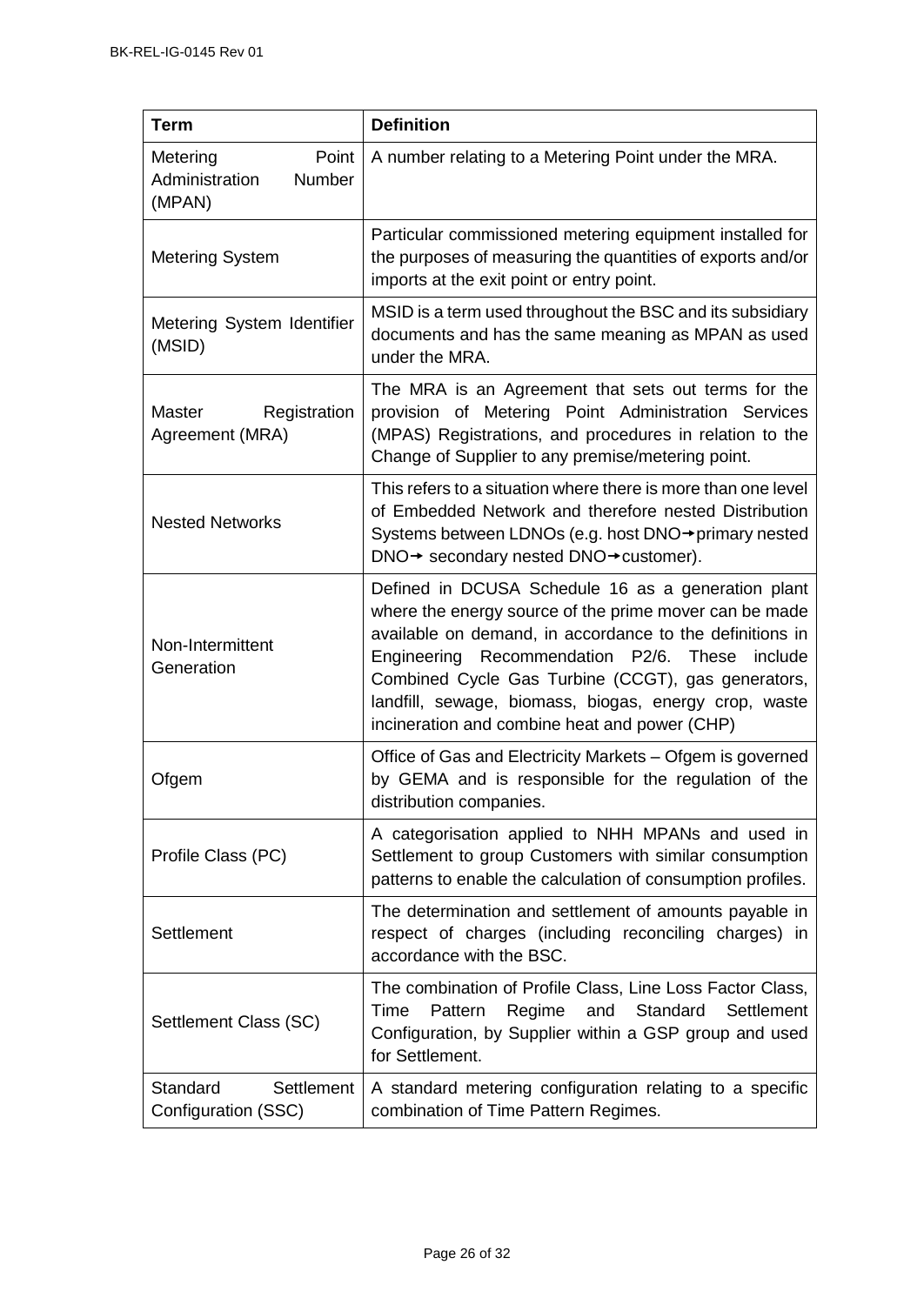| <b>Term</b>                                       | <b>Definition</b>                                                                                                                                                                                            |
|---------------------------------------------------|--------------------------------------------------------------------------------------------------------------------------------------------------------------------------------------------------------------|
| Supercustomer                                     | The method of billing Users for use of system on an<br>aggregated basis, grouping together consumption and<br>standing charges for all similar NHH metered Customers<br>or aggregated HH metered Customers.  |
| <b>DU<sub>o</sub>S</b><br>Supercustomer<br>Report | A report of profiled data by Settlement Class providing<br>counts of MPANs and units consumed.                                                                                                               |
| Supplier                                          | An organisation with a supply licence responsible for<br>electricity supplied to and/or exported from a metering<br>point.                                                                                   |
| <b>Supplier Volume Allocation</b><br>(SVA)        | As defined in the BSC.                                                                                                                                                                                       |
| Regime<br>Time<br>Pattern<br>(TPR)                | The pattern of switching behaviour through time that one<br>or more meter registers follow.                                                                                                                  |
| <b>Unmetered Supplies</b>                         | Exit points deemed to be suitable as unmetered supplies<br>as permitted in the Electricity (Unmetered Supply)<br>Regulations 2001 and where operated in accordance with<br>BSC procedure 520 <sup>15</sup> . |
| Use of System Charges                             | Charges which are applicable to those parties which use<br>the Distribution System.                                                                                                                          |
| User                                              | Someone that has a use of system agreement with the<br>LDNO e.g. a supplier, generator or other LDNO.                                                                                                        |

j

<sup>&</sup>lt;sup>15</sup> Balancing and Settlement Code Procedures are available from <http://www.elexon.co.uk/pages/bscps.aspx>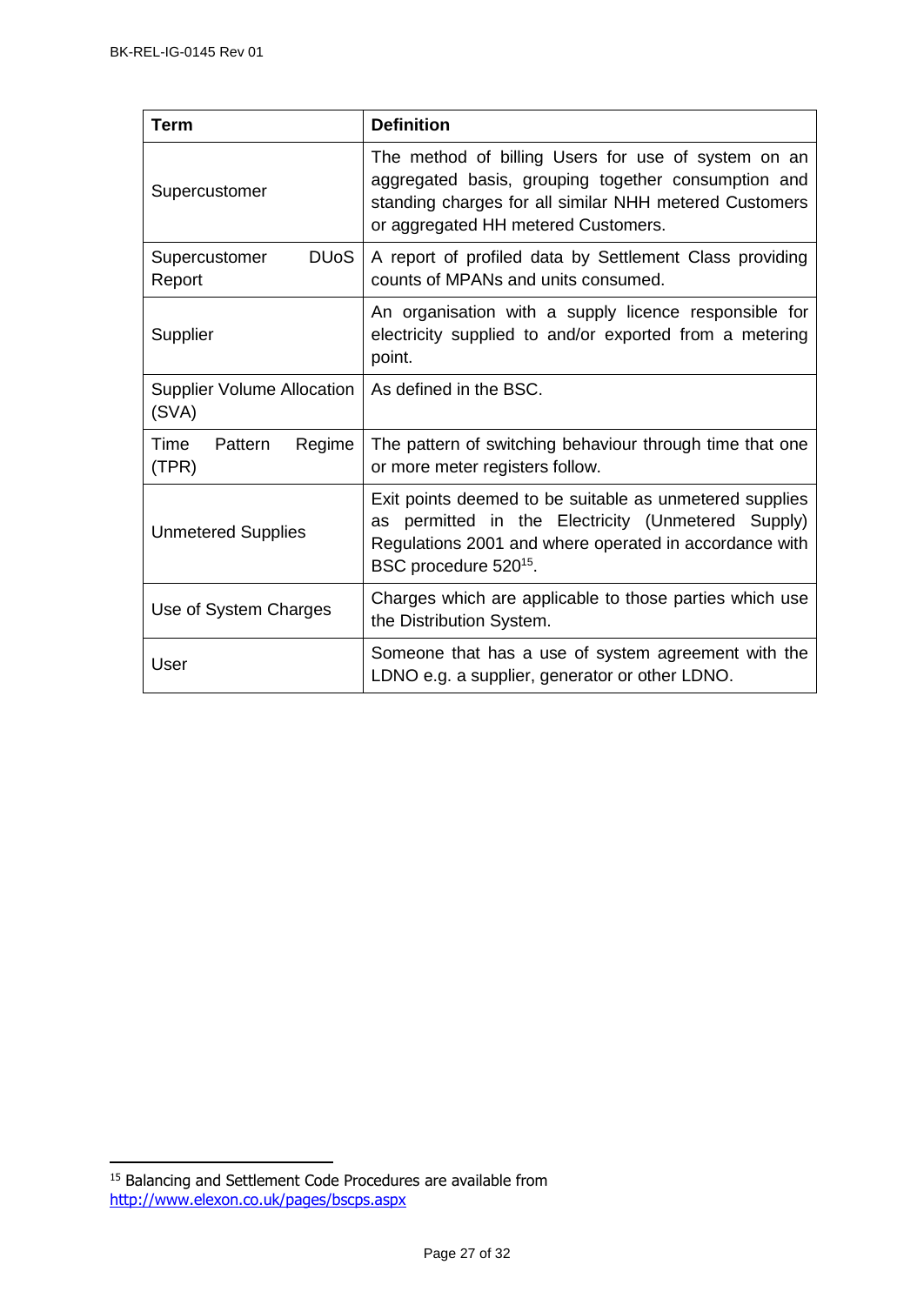# <span id="page-27-0"></span>**APPENDIX 2 - GUIDANCE NOTES<sup>16</sup>**

# <span id="page-27-1"></span>**Background**

- 2.1 The electricity bill from your Supplier contains an element of charge to cover electricity distribution costs. This distribution charge covers the cost of operating and maintaining a safe and reliable Distribution System that forms the 'wires' that transport electricity between the national transmission system and end users such as homes and businesses. Our Distribution System includes overhead lines, underground cables, as well as substations and transformers.
- 2.2 In most cases, your Supplier is invoiced for the distribution charge and this is normally part of your total bill. In some cases, for example business users, the supplier may pass through the distribution charge as an identifiable line item on the electricity bill.
- 2.3 Where electricity is generated at a property your Supplier may receive a credit for energy that is exported on to the Distribution System. These credits are intended to reflect that the exported generation may reduce the need for traditional demand led reinforcement of the Distribution System.
- 2.4 Understanding your distribution charges could help you reduce your costs and increase your credits. This is achieved by understanding the components of the charge to help you identify whether there may be opportunities to change the way you use the Distribution System.

# <span id="page-27-2"></span>**Meter point administration**

j

- 2.5 We are responsible for managing the electricity supply points that are connected to our Distribution System. Typically, every supply point is identified by a Meter Point Administration Number (MPAN). A few supply points may have more than one MPAN depending on the metering configuration (e.g. a school which may have an MPAN for the main supply and a MPAN for catering).
- 2.6 The full MPAN is a 21 digit number, preceded by an 'S'. The MPAN applicable to a supply point is found on the electricity bill from your Supplier. This number enables you to establish who your electricity distributor is, details of the characteristics of the supply and importantly the distribution charges that are applicable to your premise.
- 2.7 The 21-digit number is normally presented in two sections as shown in the following diagram. The top section is supplementary data which gives information about the characteristics of supply, while the bottom 'core' is the unique identifier.

<sup>&</sup>lt;sup>16</sup> These guidance notes are provided for additional information and do not form part of the application of charges.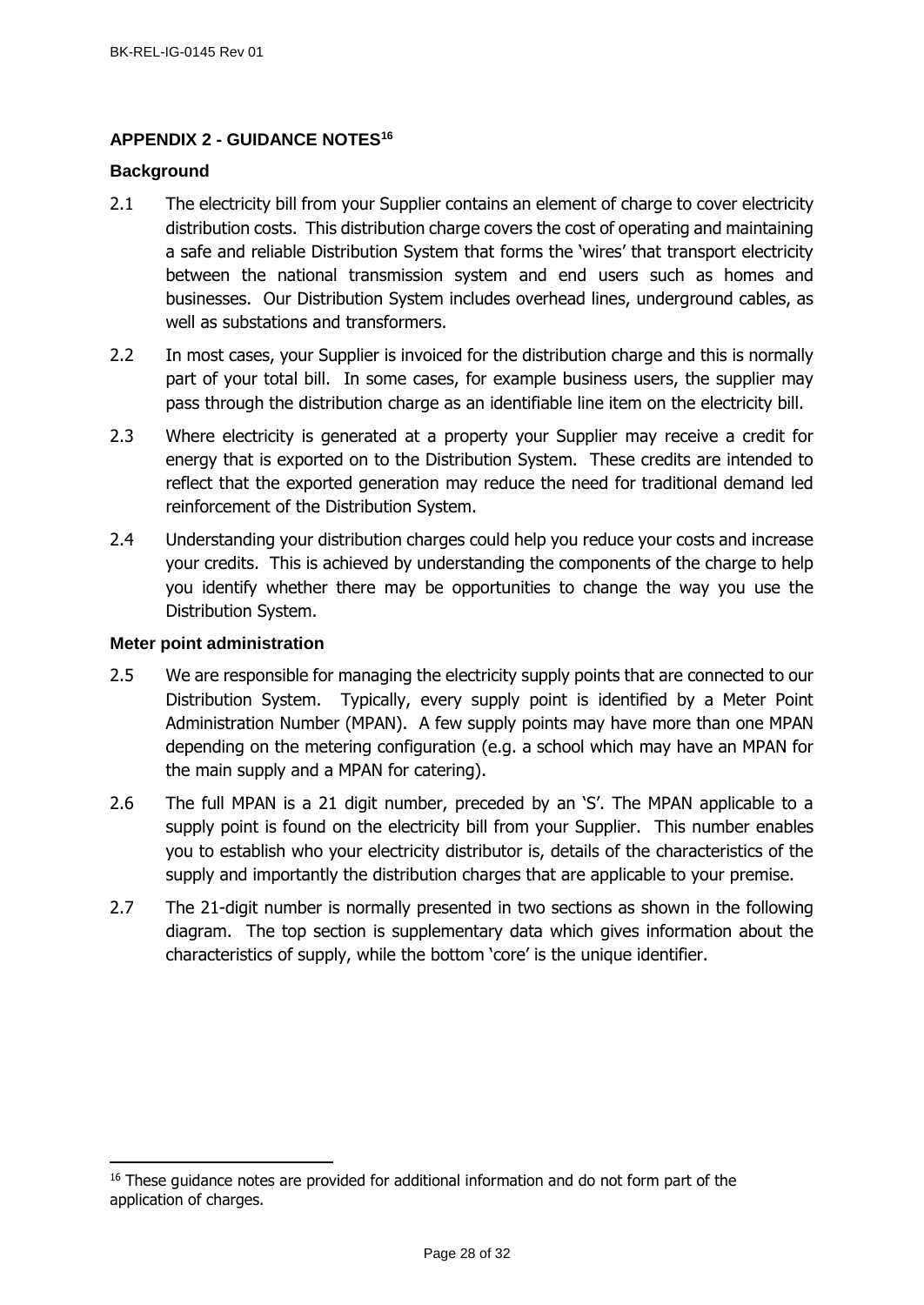# Full MPAN diagram



- 2.8 Generally, you will only need to know the Distributor ID and line loss factor class to identify the distribution charges for your premise. However, there are some premises where charges are specific to that site. In these instances, the charges are identified by the core MPAN. The Distributor ID for IPNL is 24. Other Distributor IDs can be referenced in the glossary.
- 2.9 Additionally, it can be useful to understand the profile class provided in the supplementary data. The profile class will be a number between 00 and 08. The following list provides details of the allocation of profile classes to types of customers:
- '01' Domestic customers with unrestricted supply
- '02' Domestic customers with restricted load, for example off-peak heating
- '03' Non-domestic customers with unrestricted supply
- '04' Non-domestic customers with restricted load, for example off-peak heating
- '05' Non-domestic maximum demand customers with a Load Factor of less than 20%
- '06' Non-domestic maximum demand customers with a Load Factor between 20% and 30%
- '07' Non-domestic maximum demand customers with a Load Factor between 30% and 40%

'08' – Non-domestic maximum demand customers with a Load Factor over 40% or non-halfhourly metered generation customers

- '00' Half-hourly metered demand and generation customers
- 2.10 Unmetered Supplies will be allocated to profile class 01, 08 and 00 depending on the type of load or the measurement method of the load.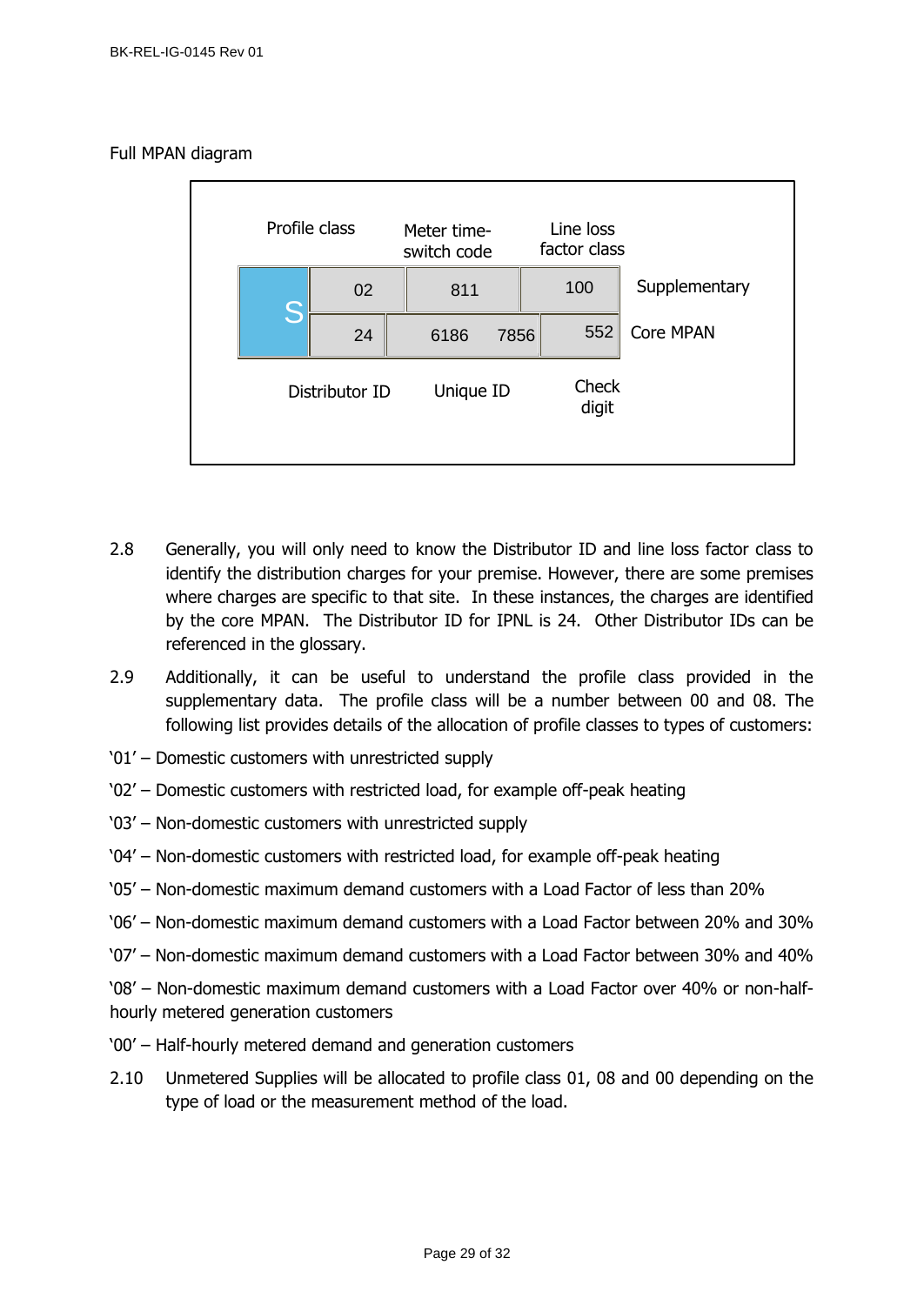2.11 The allocation of the profile class will affect your charges. If you feel that you have been allocated the wrong profile class, please contact your Supplier as they are responsible for this.

# <span id="page-29-0"></span>**Your charges**

- 2.12 All distribution charges that relate to our Distributor ID 24 are provided in this statement.
- 2.13 You can identify your charges by referencing your line loss factor class, from Annex 1. If the MPAN is for a Designated EHV Property then the charges will be found in Annex 2. In a few instances, the charges maybe contained in Annex 3. When identifying charges in Annex 2, please note that some line loss factor classes have more than one charge. In this instance you will need to select the correct charge by cross referencing with the core MPAN provided in the table.
- 2.14 Once you have identified which charge structure applies to your MPAN then you will be able to calculate an estimate of your distribution charge using the calculator provided in the spreadsheet 'Schedule of charges and other tables' found in the sheet called 'Charge Calculator'. This spreadsheet can be downloaded from [http://www.gtc](http://www.gtc-uk.co.uk/about-us/our-regulated-businesses)[uk.co.uk/about-us/our-regulated-businesses](http://www.gtc-uk.co.uk/about-us/our-regulated-businesses).

# <span id="page-29-1"></span>**Reducing your charges**

- 2.15 The most effective way to reduce your energy charges is to reduce your consumption by switching off or using more energy efficient appliances. However, there are also other potential opportunities to reduce your distribution charges; for example, it may be beneficial to shift demand or generation to a better time period. Demand use is likely to be cheaper outside peak periods and generation credits more beneficial, although the ability to directly benefit will be linked to the structure of your supply charges.
- 2.16 The calculator mentioned above provides the opportunity to establish a forecast of the change in distribution charges that could be achieved if you are able to change any of the consumption related inputs.

# <span id="page-29-2"></span>**Reactive power and reactive power charges**

- 2.17 Reactive power is a separately charged component of connections that are half-hourly metered. Reactive power charges are generally avoidable if 'best practice' design of the properties' electrical installation has been provided in order to maintain a power factor between 0.95 and unity at the Metering Point.
- 2.18 Reactive Power (kVArh) is the difference between working power (active power measured in kW) and total power consumed (apparent power measured in kVA). Essentially it is a measure of how efficiently electrical power is transported through an electrical installation or a Distribution System.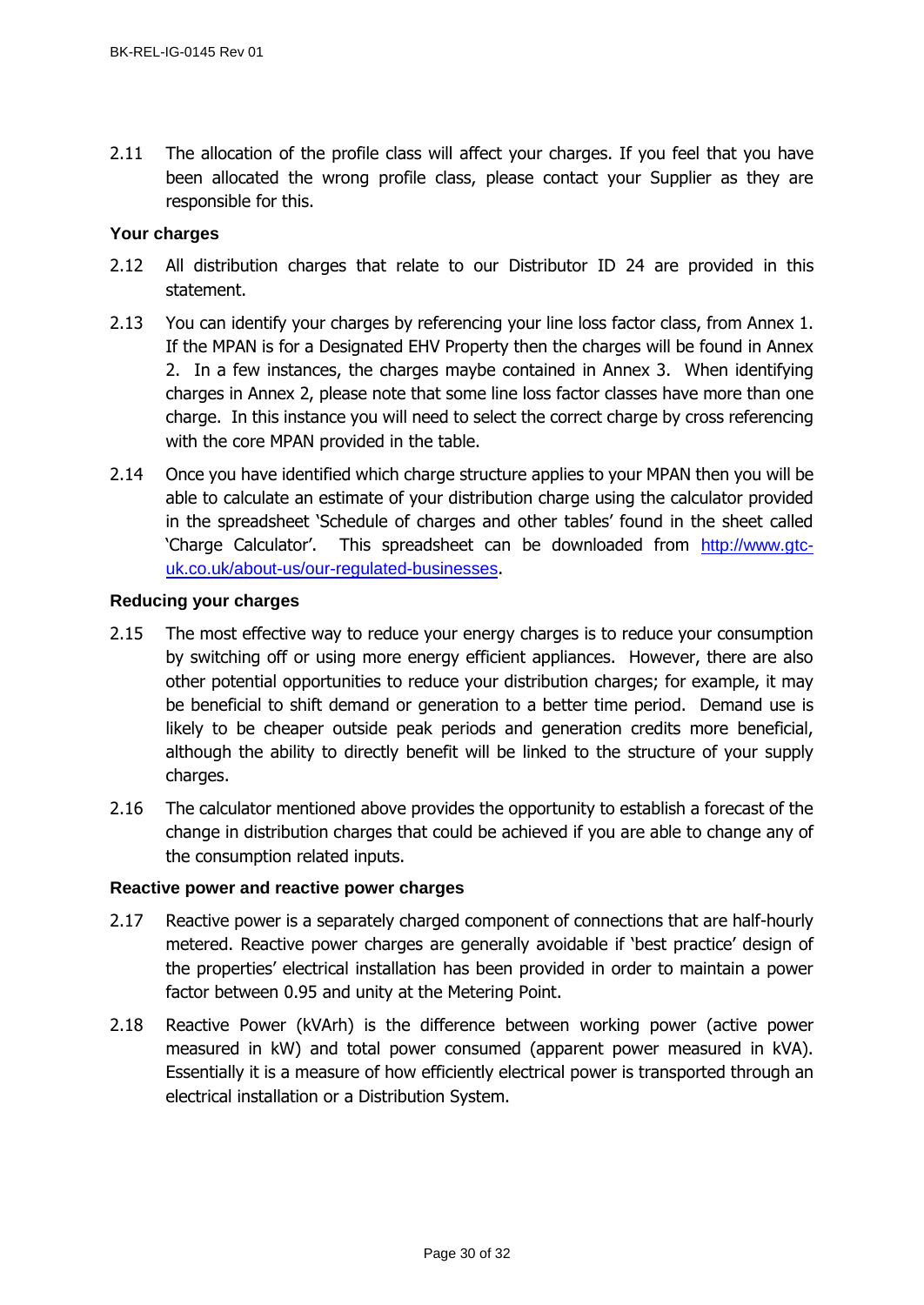- 2.19 Power flowing with a power factor of unity results in the most efficient loading of the Distribution System. Power flowing with a power factor of less than 0.95 results in much higher losses in the Distribution System, a need to potentially provide higher capacity electrical equipment and consequently a higher bill for you, the consumer. A comparatively small improvement in power factor can bring about a significant reduction in losses since losses are proportional to the square of the current.
- 2.20 Different types of electrical equipment require some 'reactive power' in addition to 'active power' in order to work effectively. Electric motors, transformers and fluorescent lighting, for example, may produce poor power factors due to the nature of their inductive load. However, if good design practice is applied then the poor power factor of appliances can be corrected as near as possible to source. Alternatively poor power factor can be corrected centrally near to the meter.
- 2.21 There are many advantages that can be achieved by correcting poor power factor. These include: reduced energy bills through lower reactive charges, lower capacity charges and reduced power consumption and reduced voltage drop in long cable runs.

# <span id="page-30-0"></span>**Site-specific EHV charges**

2.22 IPNL does not have any EHV sites